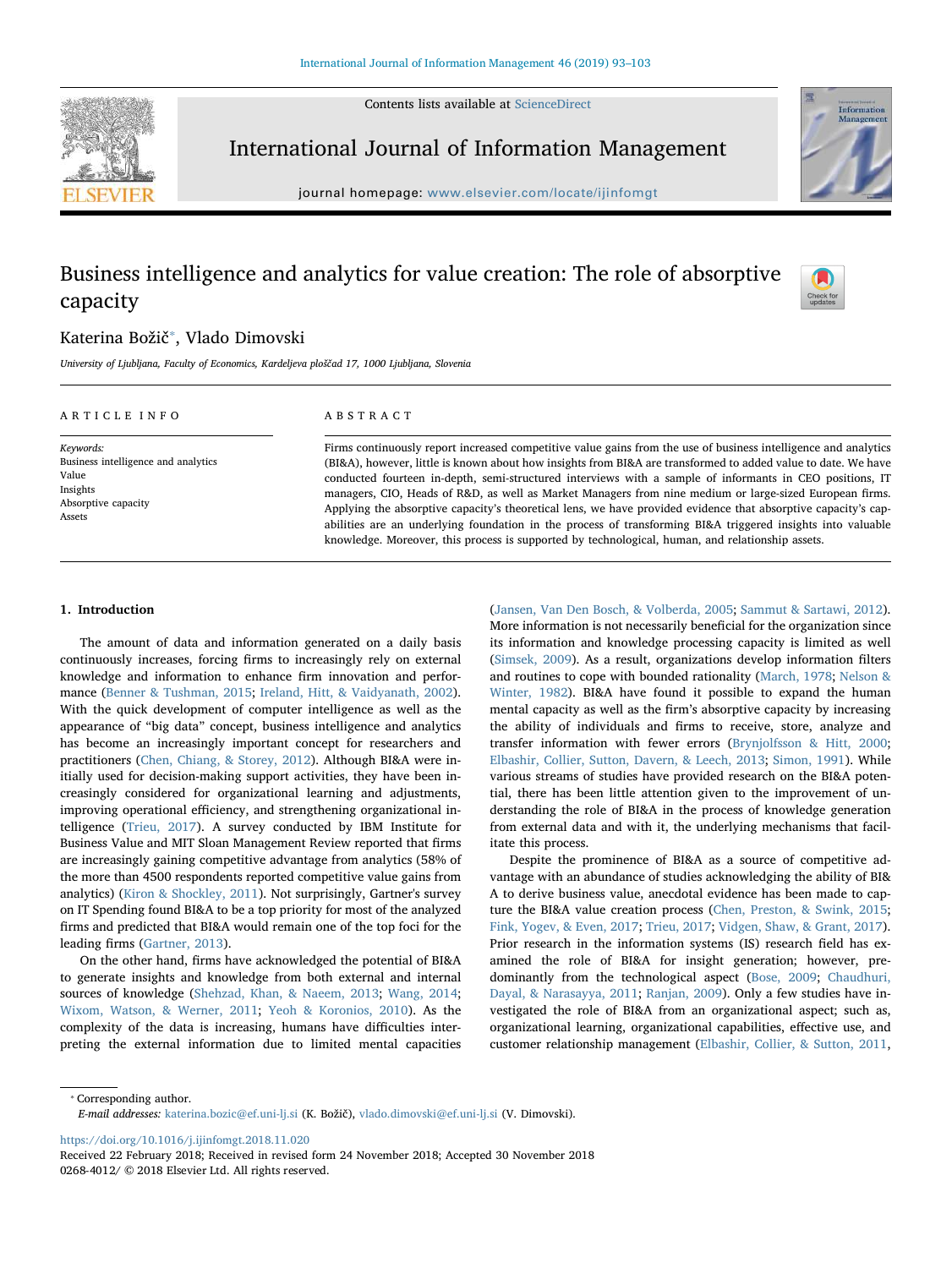[2013;](#page-9-6) [Forsgren & Sabherwal, 2015;](#page-9-11) [Real, Roldán, & Leal, 2014;](#page-10-11) [Trieu,](#page-10-0) [2017;](#page-10-0) [Yeoh & Popovi](#page-10-12)č, 2016). Despite the strong technological focus, valuable customer insights are usually a result of a meaningful transformation of BI&A insights into meaningful knowledge that is subsequently dispersed across business units to be acted upon [\(Fan, Lau, &](#page-9-12) [Zhao, 2015](#page-9-12); [Shollo & Galliers, 2016\)](#page-10-13).

Ergo, more recent studies ([Fink et al., 2017;](#page-9-8) [Shollo & Galliers, 2016\)](#page-10-13) have criticized overemphasizing technology without accounting for the human 'sense-making' processes. As [Sharma, Mithas, and Kankanhalli,](#page-10-14) [2014, p. 435\)](#page-10-14) "insights emerge out of an active process of engagement between analysts and business managers using the data and analytic tools to uncover new knowledge." Accordingly, [Shollo and Galliers](#page-10-13) [\(2016\)](#page-10-13) have provided empirical evidence of the BI&A agency in data selection and problem articulation for the active process of knowing. Moreover, [Fink et al. \(2017\)](#page-9-8) have presented and empirically tested a model of BI& value creation which identified BI team and infrastructure assets that were transformed through operational and strategic BI capabilities into operational and strategic value; a process moderated by exploitative and explorative learning. Although they attempted to theoretically advance the BI&A research through the lens of organizational learning, they offered a limited understanding of the underlying processes, therefore, calling for further research to strengthen the theoretical foundation of BI&A research. Moreover, as [Trieu \(2017\)](#page-10-0) noted in his most recent, exhaustive literature review study, there is a lack of research that studies the complementary links between BI impacts and organizational BI assets to help the organization better understand the value creation process, and has suggested applying an inductive inquiry approach to explore this complex phenomenon. Extending the discourse, we seek to answer the following research question: "How are BI &A triggered insights transformed into valuable knowledge?

To address this research question, we have conducted qualitative research involving fourteen key informant interviews in nine European firms. Following Trieu'[s \(2017\)](#page-10-0) recent findings, we consider the existing absorptive capacity's theoretical lens as a sensing device to analyze empirical data. Although concepts such as absorptive capacity capability have been used in prior studies (e.g., [Elbashir et al., 2011](#page-9-10); [Ramamurthy, Sen, & Sinha, 2008](#page-10-15); [Trieu, 2017](#page-10-0)), it has remained unclear how the underlying capabilities and resources contribute to business value creation. Using the abductive method of inquiry, we have attempted to elaborate on existing theories, focusing on the role of BI&A in the organizational knowing processes and its underlying capabilities and assets which facilitate value generation process. This includes but is unrestrained to decision-making.

Our research identified the role of the four absorptive capacity's capabilities in insight generation and exploitation. Secondly, we studied the assets needed to allow full realization of the identified absorptive capacity capabilities. Our findings suggest that absorptive capacity allows external business insights from BI&A to be successfully assimilated and transformed into valuable business knowledge. Internal human, technological, and relationship resources have appeared to be the prerequisites necessary for the insights transformation process. A better understanding of the former has contributed to previous IS and management research. Also, practitioners can benefit from a comprehensive overview of the capabilities and resources needed to turn BI&A insight into meaningful actions and decisions, allowing them to adjust their efforts accordingly. Therefore, we offer a holistic and systematic understanding of the underlying capabilities and the underpinning assets that allow knowledge extraction from BI&A insights.

The remainder of this paper is structured as follow. In the first section, we review the concept of BI&A and the absorptive capacity theory. In the second section, we present the research context and the methodology, followed by the overview of findings. The last section concludes with a discussion of the findings, implications for theory and practice, and limitations and further research suggestions.

### 2. Literature review

This section offers a review of the current literature revolving around the BI&A value creation process; focusing primarily on the organizational impacts that result from BI&A use. Next, we present the Absorptive Capacity Theory and discuss the resources necessary for the full realization of the absorptive capacity capability.

# 2.1. BI&A definition

Existing literature offers several definitions of BI&A, none of which has been well-accepted. Namely, from the first appearance of [Luhn](#page-9-13) [\(1958\)](#page-9-13) the BI&A term was most commonly used to describe systematic processes [\(Lonnqvist & Pirttimaki, 2006](#page-9-14)), methodologies ([Ranjan,](#page-10-10) [2009\)](#page-10-10), technologies [\(Bose, 2009;](#page-8-2) [Kimball & Ross, 2011\)](#page-9-15), analytical tools [\(Davenport & Harris, 2007](#page-9-16); [Elbashir, Collier, & Davern, 2008](#page-9-17); [Watson & Wixom, 2007](#page-10-16)), and techniques ([Lim & Lee, 2010\)](#page-9-18) that use computer-supported systems to collect, analyze, and disseminate information for effective business activities and better decision-making. The current, most widely used definition is [Chen et al. \(2012\), p. 1166\)](#page-9-1) encompassing definition that covers most of the existing literature perspectives and refers to BI&A as "the techniques, technologies, systems, practices, methodologies, and applications that analyze critical business data to help an enterprise better understand its business and market and make timely business decisions". This perspective diversely leads to different aspects of the value creation process. Thus, a literature review is required to define the current study and determine what we already know about the BI&A value creation process.

# 2.2. BI&A value creation process: A literature review

Recent academic and practitioner literature emphasize the ability of organizations to create value through the use of BI&A ([Chen et al.,](#page-9-1) [2012;](#page-9-1) [Larson & Chang, 2016;](#page-9-19) [Lavalle, Lesser, Shockley, Hopkins, &](#page-9-20) [Kruschwitz, 2011;](#page-9-20) [McAfee, Brynjolfsson, Davenport, Patil, & Barton,](#page-9-21) [2012;](#page-9-21) [Mithas, Lee, Earley, Murugesan, & Djavanshir, 2013\)](#page-9-22). For instance, [Lavalle et al. \(2011\)](#page-9-20) found top-performing organizations to have substantial experience using BI&A to create value. Similarly, [Chen et al.](#page-9-1) [\(2012\)](#page-9-1) have recognized the role of BI&A in acquiring intelligence on customer needs and opinions, leading to new business opportunities. Despite increased interest, the process of transforming the insights triggered by BI&A into valuable business knowledge remains vague. Thereby causing many authors such as [Sharma et al. \(2014\)](#page-10-14) and [Ross,](#page-10-17) [Beath, and Quaadgras, \(2013\)](#page-10-17) to call for a deeper analysis of how organizations can create value from the use of BI&A and understand the underlying resource allocation processes.

Over the past decade, a widespread interest of researchers and academia have stimulated a remarkable body of research to determine the added value of investing in BI&A technology. Many studies are contributing to this knowledge in different ways. A general presumption from the extant literature is that BI&A use leads to improved efficiency for the decision-making process. Thus, a common premise of this view is that BI&A allow identification, capture, and production of new insights and knowledge, later used for decision-making [\(Acharya,](#page-8-3) [Singh, Pereira, & Singh, 2018](#page-8-3); [Hou, 2012](#page-9-23); [Kowalczyk, Buxmann, &](#page-9-24) [Besier, 2013](#page-9-24)). For instance, Popovič[, Turk, and Jakli](#page-10-18)č, (2010) proposed a research model for deriving business value from BI&A and found BI&A maturity and absorbable capabilities to facilitate the use of quality information enabled by BI&A in business processes and decision-making. Similarly, [Elbashir et al. \(2008\)](#page-9-17) in their survey-based study, found BI&A to deliver value through improved business processes (business partner relations, internal process efficiency, and customer intelligence benefits). [Trkman, McCormack, De Oliveira, and Ladeira, \(2010\)](#page-10-19) found firms that support analytical capabilities with good IS to perform better in delivering decisions. Furthermore, Işı[K, Jones, and Sidorova, \(2013\)](#page-9-25) empirically found the importance of technological capabilities and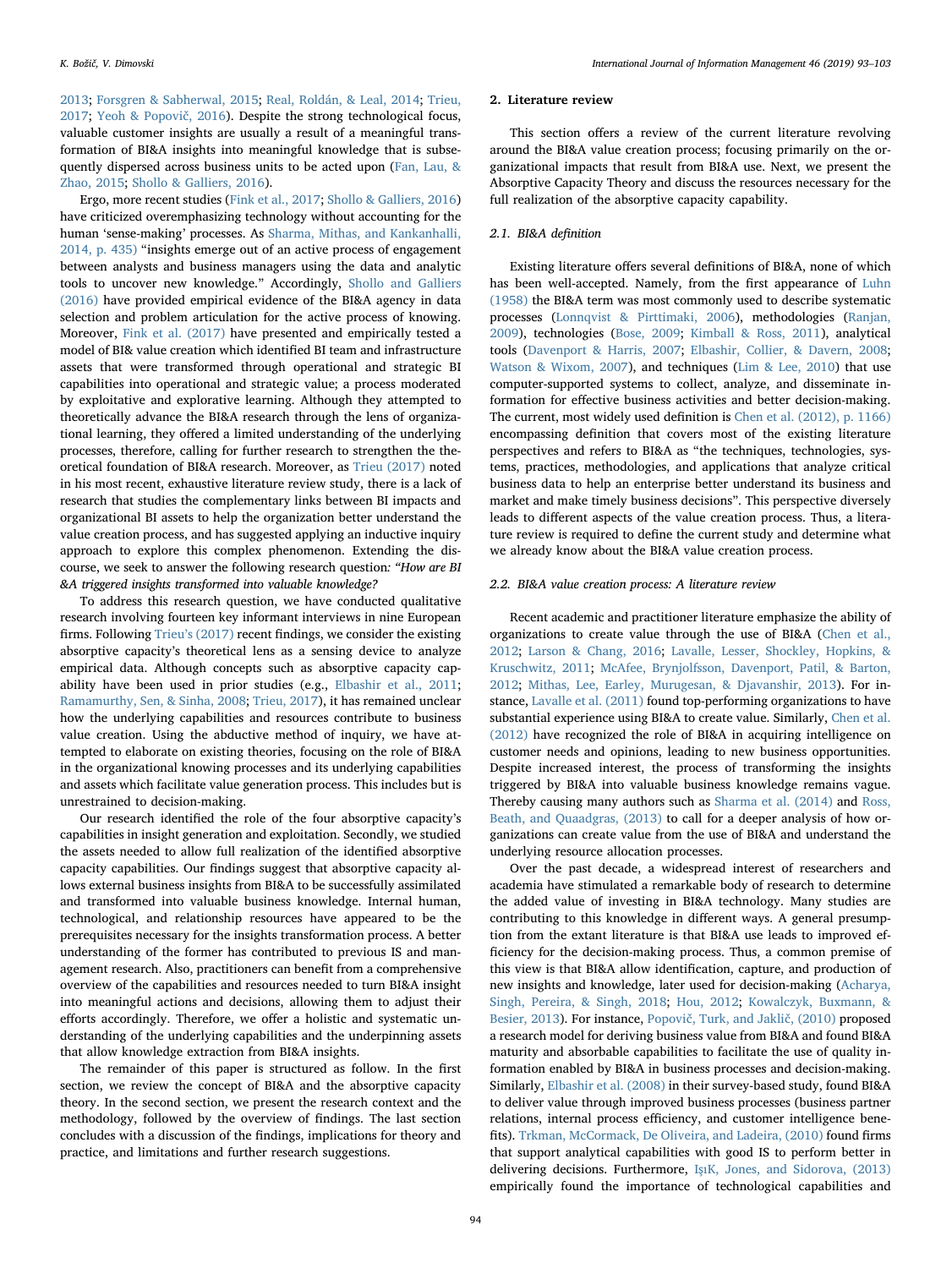high-quality data to support decision-making and accessibility to all users across different decision-making environments. [Hannula and](#page-9-26) [Pirttimaki \(2003\)](#page-9-26), in their survey-based study, found the most significant benefits, provided by BI&A, were the acquirement of better quality information for decision making, improvement in the ability to anticipate threats and opportunities as well as the growth of knowledge base and time savings. Despite the importance of these studies in the identification of factors influencing delivered value through improved decision-support, it remains unclear how new knowledge is obtained as a result.

Other studies research the type and measurement of value that is generated from BI&A use. Hence, [Watson \(2009\)](#page-10-20) and [Watson and](#page-10-16) [Wixom \(2007\)](#page-10-16) found BI&A to generate a range of benefits from local impacts (such as, cost savings from data consolidation, time savings from the user), to global ones, such as, more and better information, better decisions, improvement of business processes, which are ultimately difficult to assess due to their "soft" nature. In addition, [Clark,](#page-9-27) [Jones, and Armstrong, \(2007\)](#page-9-27) have presented a theoretical model of benefits from BI&A and other decisional support technologies and have found value to be difficult to measure, since many organizational factors such as culture, the use of information, management commitment can heavily influence the BI&A perceived value and are also difficult to assess. Nonetheless, [Davenport and Harris \(2007\),](#page-9-16) in a multiple case study research, found BI&A resources to be an insufficient source of value if not coupled with sufficient data analytical capability and a strong analytical culture. Even though they discussed the potential benefits from BI&A use in a more detailed or cursory fashion, one gets the impression that technology delivers value in some inert form that can be transferred and controlled.

Until now, researchers have examined the BI&A value creation process using a variety of theories and empirical approaches. Since most of the studies of IT value creation ground their studies on a Resource-Based Theory (RBT), Dynamic Capabilities Perspective, and Information Processing View [\(Bharadwaj, 2000](#page-8-4); [Melville, Kraemer, &](#page-9-28) [Gurbaxani, 2004](#page-9-28); [Ryu & Lee, 2013;](#page-10-21) [Santhanam & Hartono, 2003](#page-10-22); [Trkman et al., 2010;](#page-10-19) [Wang & Ahmed, 2007](#page-10-23)), recent studies of BI&A value creation have used similar theoretical foundations ([Cao, Duan, &](#page-9-29) [Li, 2015;](#page-9-29) [Cao, Duan, & Cadden, 2019](#page-8-5); [Côrte-Real, Oliveira, & Ruivo,](#page-9-30) [2017;](#page-9-30) [Fan et al., 2015](#page-9-12); [Fink et al., 2017;](#page-9-8) [Kowalczyk & Buxmann, 2014](#page-9-31)). In accordance to [Trieu \(2017\)](#page-10-0) call for consideration of firm factors (such as organizational size, scope, and absorptive capacity) while investigating the relationship between BI&A assets and impact on understanding the dependence of its value on organizational resources allocation, we reviewed the theoretical foundation of the Absorptive Capacity Theory and the BI&A assets to identify conceptual ideas as a guideline in preparing interviews.

# 2.3. Theoretical foundation

# 2.3.1. Absorptive capacity

In their research on innovation, [Cohen and Levinthal \(1990\), p.](#page-9-32) [128\)](#page-9-32) conceptualized a firm's absorptive capacity as "the ability of a firm to recognize the value of new, external information, assimilate it, and apply it to commercial ends." It depends on the prior related knowledge which allows firms to better evaluate the signals for technological advances and development. Absorptive capacity, therefore, allows identification of new knowledge by an organization from outside the organization and the assimilation and integration of knowledge within existing knowledge internally ([Arora & Gambardella, 1994;](#page-8-6) [Cohen &](#page-9-32) [Levinthal, 1990;](#page-9-32) [Kogut & Zander, 1992\)](#page-9-33). Thus, there is not only new knowledge generation but also competence leverage is required to exploit existing technologies [\(Danneels, 2002](#page-9-34)). This classifies absorptive capacity as integral to dynamic capabilities since it allows for continuous acquisition, search, and management of knowledge [\(Pavlou &](#page-10-24) [El Sawy, 2010](#page-10-24)). An absorptive capacity enhances the interaction of the organization with the external environment through greater external

knowledge assimilation as well as improving knowledge sharing and learning between organizational subunits [\(Rosenkopf & Nerkar, 2001](#page-10-25)).

It is important for the firm, however, to constantly invest in the development of its absorptive capacity, since the firm might become not be aware of the technological opportunities and signals in a given field ([Cohen & Levinthal, 1990;](#page-9-32) [Kogut & Zander, 1992\)](#page-9-33). Thus, organizations with high levels of absorptive capacity are proactively exploiting technologies and market opportunities in the environment independent of their current performance by combining both internal and external knowledge sources. Organizations with a modest level of absorptive capacity are more reactive, responding to some performance criterion ([Cohen & Levinthal, 1990](#page-9-32); [Lavie & Rosenkopf, 2006](#page-9-35); [Rothaermel &](#page-10-26) [Alexandre, 2009\)](#page-10-26). The higher the level of absorptive capacity, the higher the spillovers between internal and external knowledge sourcing ([Rothaermel & Alexandre, 2009](#page-10-26)).

[Roberts, Galluch, Dinger, and Grover, \(2012\)](#page-10-27) emphasized a few important assumptions underlying the absorptive capacity. Firstly, absorptive capacity is domain-specific. The ability to determine the value of the external knowledge depends on prior-related knowledge. Although it is important that the firm's existing knowledge overlap with external knowledge for successful acquisition, a strong overlap will limit new opportunities and insight generation ([Lord & Ranft, 2000](#page-9-36)). Secondly, absorptive capacity is firm-specific. Absorptive capacity depends on the absorptive capacities of a firm's individuals; however, it is not just the sum of the individuals' capacities, but is also composed of the overlapping of individuals' knowledge and the knowledge transfer across and within subunits ([Cohen & Levinthal, 1990](#page-9-32); [Roberts et al.,](#page-10-27) [2012\)](#page-10-27). Effective information and knowledge obtainment require both structures and processes that increase the quality and quantity of information and knowledge and can integrate it into collective action ([Sheremata, 2000, p. 405](#page-10-28)). As individuals from various departments obtain and interpret knowledge in various ways, internal communication and integration are important for improving the quality of learning ([Brown & Eisenhardt, 1995](#page-8-7); [Nonaka, 2007](#page-10-29)). The increased information flow can cross-functionally enhance the quality of learning. Thirdly, absorptive capacity is path-dependent. Absorptive capacity accumulation in one period will, therefore, allow more efficient absorptive capacity accumulation into the next. For effective organizational learning, there must be a balance between inward and outward-looking absorptive capacity, since excessive dominance by one of them is dysfunctional [\(Cohen & Levinthal, 1990;](#page-9-32) [Grant, 1996\)](#page-9-37). If the body of expertise becomes sufficiently specialized, it could impede the assimilation of external knowledge, resulting in the so-called Not-Invented-Here Syndrome, in which firms reject innovative ideas from the environment ([Cohen & Levinthal, 1990\)](#page-9-32). Lack of external knowledge openness and past experiences lacking in reward may reflect organizational myopia towards different external sources ([Levinthal & March, 1993](#page-9-38)). Pathdependency allows firms to predict more accurately the potential of technological advances.

As [Grant \(1991\)](#page-9-39) discussed, assets are the basic unit of analysis, whereas capabilities are integrated arrangements of assets. Hence, as [Fink et al. \(2017\)](#page-9-8) and [Lin and Wu \(2014\)](#page-9-40) argued capabilities represent the primary source of the value and are often seen as a converter of organizational resources/assets into a competitive advantage. Several conceptualizations of the construct of absorptive capacity can be found in the literature [\(Jansen et al., 2005](#page-9-4); [Todorova & Durisin, 2007;](#page-10-30) [Zahra](#page-10-31) [& George, 2002\)](#page-10-31). In line with prior research, we define absorptive capacity as a second-order dynamic capability that builds, integrates, and reconfigures underlying first-order capabilities and zero-order assets to create and deploy knowledge [\(Gao, Yeoh, Wong, & Scheepers, 2017](#page-9-41); [Wang & Ahmed, 2007;](#page-10-23) [Zahra & George, 2002](#page-10-31)). Hence, absorptive capacity is captured by four first-order capabilities that reflect dynamic processes, such as acquisition, assimilation (potential absorptive capacity), transformation, and exploitation (realized absorptive capacity) ([Flatten, Engelen, Zahra, & Brettel, 2011;](#page-9-42) [Lane, Koka, & Pathak, 2006](#page-9-43)). The first capability – acquisition, refers to the identification and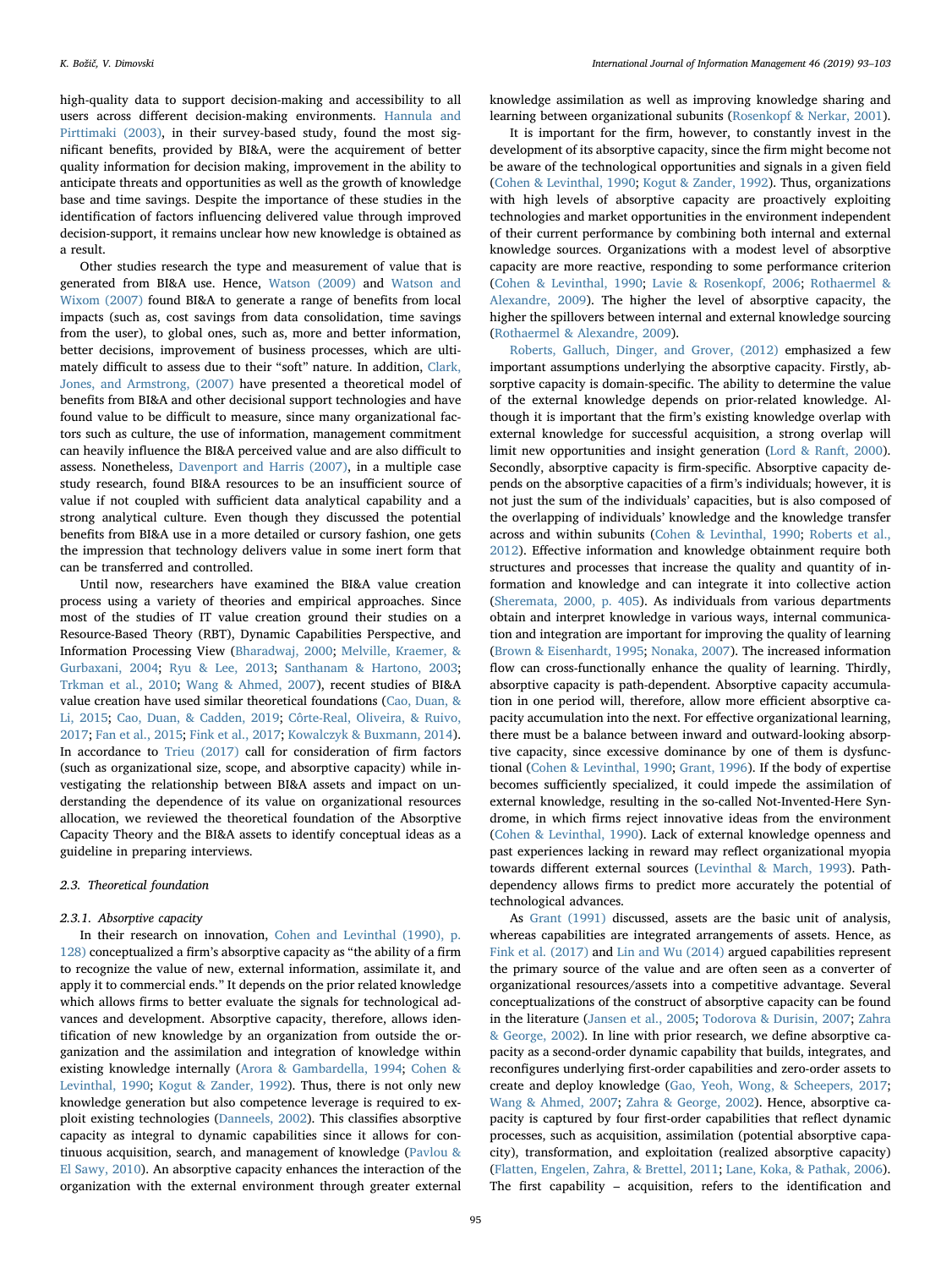obtainment of information through external sources relevant to the firm's operations and is affected, as well, by the prior knowledge ([Cohen & Levinthal, 1990](#page-9-32); [Zahra & George, 2002](#page-10-31)). The second on assimilation, refers to the firm's ability to analyze, interpret and understand externally acquired information ([Cohen & Levinthal, 1990](#page-9-32); [Flatten et al., 2011\)](#page-9-42). The third capability - transformation, refers to developing routines that facilitate a combination of existing knowledge with new, acquired knowledge and internalization of this knowledge ([Zahra & George, 2002](#page-10-31)). The last one – exploitation, refers to an application of the acquired, transformed knowledge to commercial ends ([Cohen & Levinthal, 1990](#page-9-32)). The four first-order capabilities of absorptive capacity together enable firms to exploit new knowledge, enhance the firm's performance and achieve competitive advantage through new product innovation. However, absorptive capacity not merely connects the first-order capabilities but combine them creating synergistic outcomes ([Lichtenthaler, 2009;](#page-9-44) [Raisch & Birkinshaw, 2008;](#page-10-32) [Wang &](#page-10-23) [Ahmed, 2007\)](#page-10-23). Nevertheless, following recent [Gao et al](#page-9-41)'s (2017) recommendations, we examined absorptive capacity on an organizational level of analysis in the behavioral domain of study, which refers to activities and application of the technical domain.

#### 2.3.2. Underlying BI&A assets

As the process of knowledge extraction does not happen in isolation, different BI&A resources either facilitate or inhibit knowledge accumulation and utilization. Thus, the BI&A business value has been found to be contingent on the underlying BI&A resources/assets ([Fink et al.,](#page-9-8) [2017;](#page-9-8) [Wieneke & Lehrer, 2016](#page-10-33)). Extant literature has already presented some potential resources/assets that could impact the value creation process. For instance, [Cosic, Shanks, and Maynard, \(2015\)](#page-9-45) presented four categories of organizational resources and capabilities, such as governance, culture, people, and technology capabilities. Further, [Shuradze and Wagner \(2016\)](#page-10-34) proposed three groups of assets for data analytics, such as technological infrastructure, personal expertise, and relational infrastructure. Similarly, [Wieneke and Lehrer \(2016\)](#page-10-33) presented physical, human, and organizational resources as a basis for social-media insight exploitation. Nevertheless, [Castro, Delgado-Verde,](#page-9-46) [Amores-Salvadó, and Navas-López, \(2013\)](#page-9-46) described human, technological, and relational assets for intellectual capital creation and product innovation. Based on the reviewed literature, we identified technological, human, and relationship assets that may underpin the firstand second-order dynamic capabilities of absorptive capacity, influencing the knowledge creation process in the BI&A context. Thus, we consider assets as raw material that would affect the capabilities' development process ([Ravichandran & Lertwongsatien, 2005;](#page-10-35) [Wade &](#page-10-36) [Hulland, 2004\)](#page-10-36).

Here, technological assets refer to technical platforms, IT infrastructure, physical IT assets, data repositories, communication technologies, and IT architectures [\(Bharadwaj, 2000;](#page-8-4) [Wade & Hulland,](#page-10-36) [2004\)](#page-10-36). Technological assets, such as databases and networks are easily acquired in the market, in contrast to sophisticated IT infrastructure and communication technologies which are difficult to imitate. IT technological assets have found to enhance a firm's absorptive capacity ([Roberts et al., 2012](#page-10-27); [Yeoh & Popovi](#page-10-12)č, 2016). Technology allows firms to codify, process, store and recover information that has been acquired ([Argote, McEvily, & Reagans, 2003\)](#page-8-8). Next, it facilitates knowledge diffusion across different business units or networks for further transformation and exploitation [\(Lee & Choi, 2003\)](#page-9-47). In summary, it enables firms to acquire, process, manage and share data and information for meaningful insights generation and, furthermore, allows fast and costeffective integration of new technologies with existing ones ([Ravichandran & Lertwongsatien, 2005](#page-10-35)).

On the other hand, human assets refer to workforce business knowledge, technical skills, work experience and relationships ([Barney,](#page-8-9) [1991;](#page-8-9) [Teece, 1998](#page-10-37)). Prior research has shown the importance of human assets for absorptive capacity capability. Namely, employees with strong business knowledge and technical skills are more efficient in

recognizing and valuing new external knowledge, therefore, increasing the knowledge level in the firm [\(Lund Vinding, 2006;](#page-9-48) [Mangematin &](#page-9-49) [Nesta, 1999\)](#page-9-49). Moreover, greater work experience increases the accumulation of firm-specific knowledge, increasing the ability to transform and exploit assimilated knowledge [\(Zahra & George, 2002](#page-10-31)).

Nonetheless, relationship assets encompass inter-divisional relationships, external (client) networks, management sponsorship and culture ([Ross, Beath, & Goodhue, 1996;](#page-10-38) [Wade & Hulland, 2004](#page-10-36)). The knowledge transfer across different business units enable intra-organizational knowledge flows and knowledge consolidation ([Cohen &](#page-9-32) [Levinthal, 1990\)](#page-9-32), which in turn, increases both the recipient's knowledge base and organization's knowledge base [\(Pawlowski & Robey,](#page-10-39) [2004\)](#page-10-39). Organizational culture strongly influences these processes ([Verona & Ravasi, 2003\)](#page-10-40).

# 3. Research context and the methodology

# 3.1. Sample and procedures

The main objective of the exploratory inquiry was to examine how BI&A triggered insights are transformed into valuable knowledge and what the underlying capabilities and assets are. We found the exploratory methodology of the research suitable since the phenomenon is new, broad and complex, so it is difficult to identify causal relationships ([Corbin & Strauss, 1990;](#page-9-50) [Eisenhardt, 1989;](#page-9-51) [Pare, 2004](#page-10-41)). The exploratory analysis aids to extend existing theory, offering additional insights into the complex relationship between the constructs ([Denzin &](#page-9-52) [Lincoln, 2005;](#page-9-52) [Eisenhardt & Graebner, 2007](#page-9-53)). We apply abductive scientific reasoning ([Mantere & Ketokivi, 2013](#page-9-54); [Strauss & Corbin, 1998](#page-10-42)), where initial inductive insights from empirical data are engaged with existing theoretical knowledge to explain the empirical puzzle then. We assume the semi-structured interview to be the most effective method of gathering information for our research since it is flexible and accessible enough ([Alvesson, 2003;](#page-8-10) [Brinkmann, 2014](#page-8-11); [Holstein & Gubrium, 1995](#page-9-55)).

We followed the theoretical, purposeful sampling approach in selecting participants in the study to ensure a relevant representation of the actual state [\(Denzin & Lincoln, 2005\)](#page-9-52). Nine European firms from different sectors: high-tech, manufacturing, telecommunicative, service-oriented, retail, financial, and energy were selected to conduct the interviews. Acknowledging the fact that larger firms are more able to invest in different IT technologies with related employee training ([Chatterjee, Grewal, & Sambamurthy, 2002;](#page-9-56) [Elbashir et al., 2013](#page-9-6)), we have, therefore, considered medium and large-sized firms. The expert interviewees had to fulfil l the following screening criteria: (1) having deep knowledge about the organization; (2) having more than three years of experience in BI&A initiatives, and (3) being at leading IT or management position. According to the needs of this study, we selected fourteen expert interviewees/key informants, in positions within the variety of Chief Executive Officer, Chief Information Officer, IT manager, Head of R&D, or Market Research Manager. Out of fourteen, five key informants were selected through the snowballing method. All of them possessed and actively used BI&A in their everyday work. Thus, over a two-year period (between February 2016 and October 2018), we carried fourteen interviews involving nine firms. [Table 1](#page-4-0) provides a breakdown of the informants included. The relatively small sample size of interviews was, however, sufficient to generate theoretical saturation, whereas, the new interviews provided no additional data that lead to any new emergent themes, as discussed by many authors [\(Boyce &](#page-8-12) [Neale, 2006](#page-8-12); [Crouch & McKenzie, 2006](#page-9-57); [Urquhart & Fernandez, 2016](#page-10-43)). Moreover, increasing the sample size may question the ability of the researchers to devote sufficient attention to dataset analysis ([Marshall,](#page-9-58) [Cardon, Poddar, & Fontenot, 2013](#page-9-58)). All the firms, included in the research, had used BI&A for several years at that time and were appropriate candidates to illuminate the BI&A value generation process when the study was conducted.

With each interviewee, we conducted a semi-structured interview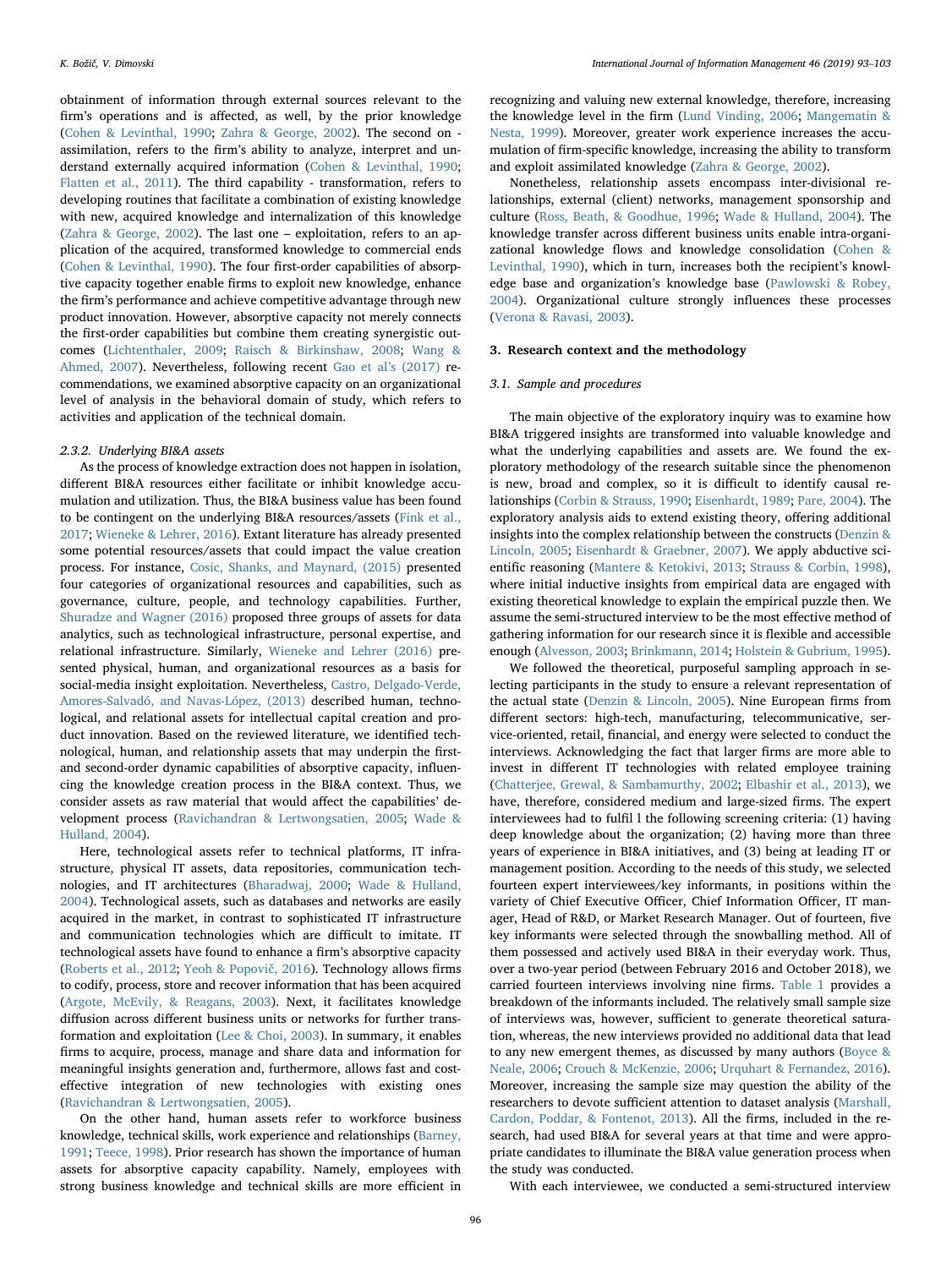<span id="page-4-0"></span>Table 1 Informants data.

| Firm | Number of informants/<br>Position | Country  | Industry sector    | Mode    |
|------|-----------------------------------|----------|--------------------|---------|
| A    | $1:$ CEO                          | Croatia  | <b>Services</b>    | On-site |
| B    | 1: Chief Information Officer      | Slovenia | Software           | On-site |
| C    | 2: CEO; IT manager                | Austria  | High-tech industry | Skype   |
| D    | 1: Market Research Manager        | Germany  | Software, IoT      | On-site |
| E    | 2: IT Manager, Head of R&D        | Germany  | Manufacturing      | Skype   |
| F    | 2: IT manager, Managing           | Germany  | Telecommunications | Skype   |
|      | Director                          |          |                    |         |
| G    | 1: Chief Information Officer      | Slovenia | Retail             | On-site |
| H    | 2: IT manager, Managing           | Slovenia | Financial          | On-site |
|      | Director                          |          |                    |         |
|      | 2: IT Manager, Head of R&D        | Slovenia | Energy             | On-site |

based on the interview protocol (Appendix), with an average duration of one hour. We asked all informants participating in the study to speak as the representative voice of the collective. Firstly, we collected data about interviewees' position as well as experience and general data about the firm. Next, after presenting the goal of the research, we asked the interviewees to describe their understanding of BI&A, discussing the highlighted topic and the use of it in as much detail as possible. Since the specific purpose of the interview was to learn as much as possible about the interviewees' perceptions and concerns about BI&A, we asked a set of open-ended questions. At the end of the interview, each participant was asked for other details that might be relevant to the interview. Since some of the interviewees did not allow tape-recording, we took detailed field notes during the interviews, complementing them with detailed notes immediately after they were completed. Although we acknowledge that taping would provide richer and more accurate data, we had to consider the participants' requirements. After each interview, a systematic analysis of the notes taken was completed.

# 3.2. Data analysis

The data analysis procedure followed the guidelines specified for methods of naturalistic inquiry and constant comparison [\(Charmaz,](#page-9-59) [2006;](#page-9-59) [Glasser & Strauss, 1967;](#page-9-60) [Schwandt, Lincoln, & Guba, 2007\)](#page-10-44). The latter allowed us to adjust iteratively theoretical categories and delineate aggregated dimensions. Each interview was systematically examined and systematized within the categories. To assure better quality and accuracy of the coding process two independent reviewers coded the same data. We started with identifying initial, first order codes that were informant-centric ([Corbin & Strauss, 1990](#page-9-50)). Next, we used axial coding, seeking similarities and differences between and amongst these categories, assembling first-order codes into theoretical categories. Finally, after coding saturation regarding the refining categories that had been reached, we distill the emergent theoretical categories into aggregate theoretical dimensions. We have, however, finished these steps in a recursive analytic procedure ([Locke, 2002\)](#page-9-61). At the end of the coding process, we calculated the interrater reliability among the two coders, and we reached a high level of agreement (0.92), considering to be a justifiable verification of the coding procedure. The final data structured is summarized in [Fig. 1](#page-5-0) and details have been described in Section [4](#page-4-1). To assure better quality and accuracy of the coding process, we used peer debriefing ([Creswell & Miller, 2000;](#page-9-62) [Schwandt et al.,](#page-10-44) [2007;](#page-10-44) [Spall, 1998\)](#page-10-45). We have, hence, invited two external peers (departmental members), that were not included in the research to evaluate and reflect on the data collection and analysis procedures. A detailed search for disconfirming evidence was conducted until we reached a strong level of agreement.

# <span id="page-4-1"></span>4. Findings

This section presents our findings, drawn on the interview data. The

origin of data, presented in the quotation marks below, is extracted from the field quotes and the observation field notes, verbatim.

# 4.1. BI&A definition and characteristics

We asked interviewees to describe how they define BI&A and what is the importance of that technology for their firm. Before offering a concrete definition, different interviewees highlighted different properties depending on the degree of BI&A use. As Interviewee 3 noted: "In general, business intelligence and analytics means an advanced analysis to generate intelligence from business data for improving business. We apply advanced techniques, like data mining, semantic and network analysis, and machine learning to understand our customer preferences, mostly real-time. This allows us to articulate the problem, which is something that was difficult with transactional data and conventional analytics". Similarly, Interviewee 7 said: "It is the advancement of BI technology and techniques that fit into new developments and gather timely information. Without realtime or close to real-time market information, we lag immediately behind the competition". Moreover, Interviewee 12 noted, "It is a bunch of technologies, that allows us to create a real-time relevant knowledge, based on prior and current customer information." Interviewee 14 elaborated "BI&A are technologies and methodologies that help our firm predict future trends to enhance the reliability of the decision-taken. Hence, we mainly rely on predictive analytics, machine learning, and regression for better pattern recognition". On the other hand, some interviewees did not agree with the strict distinction between traditional BI and BI&A. Thus, Interviewee 1 commented: "It is nothing, but traditional database business intelligence suited for larger datasets that are used for knowledge discovery. Currently, some fads appear to be new, revolutionary but are only an evolution of existing technologies and techniques".

However, most of the interviewees highlighted the so-called "big data" challenge; regarding increased volume, variety, and velocity of data generation. Thus, Interviewee 2 noted: "The main difference between the older BI and BI&A is in the challenge to analyze and store large, unstructured and complex datasets, presently known as big data, requiring unique technologies. Here, we try to develop new approaches to make sense of the massive amount of data we collect as well as generating previously unknown insights. All of which is, however, easier said than done".

Nonetheless, they emphasized the importance of the value of information as a crucial component in obtaining competitive advantage: "We found the main difference between traditional BI and business analytics to be in the specific approaches made to realize the value in understanding the customer, competition, and market behavior. We collect an enormous amount of data from smartphones, social media, and the Internet. It is, however, not about how much you have, but what you have in your hand when deciding. It requires us to develop different abilities. Otherwise, we could quickly become obsolete." (Interviewee 9). Thus, most of them agreed that new, valuable insights are the greatest benefit from BI&A use.

# 4.2. Underlying capabilities: absorptive capacity perspective

The interviewees recognized the role of BI&A processes for insight and knowledge generation. To incorporate BI&A's generated insights into the value creation processes, we draw on four distinct, but complementary absorptive capacity capabilities: acquisition, assimilation, transformation, and exploitation, as suggested by [Carlsson \(2003\)](#page-9-63) and [Zahra and George \(2002\).](#page-10-31) Thus, we used the absorptive capacity's theoretical lens as a sensing device to analyze empirical data. However, all the claims are grounded in empirical, field data.

The analysis of the interviews emphasized the role of strong acquisition capability for being able to identify and obtain valuable data from external sources. Namely, the overwhelming amount of data from external sources requires careful cleaning, conditioning, and integration of data sets to make them usable. This is a demanding process since data is often the origin in heterogeneous sources, coming with noise,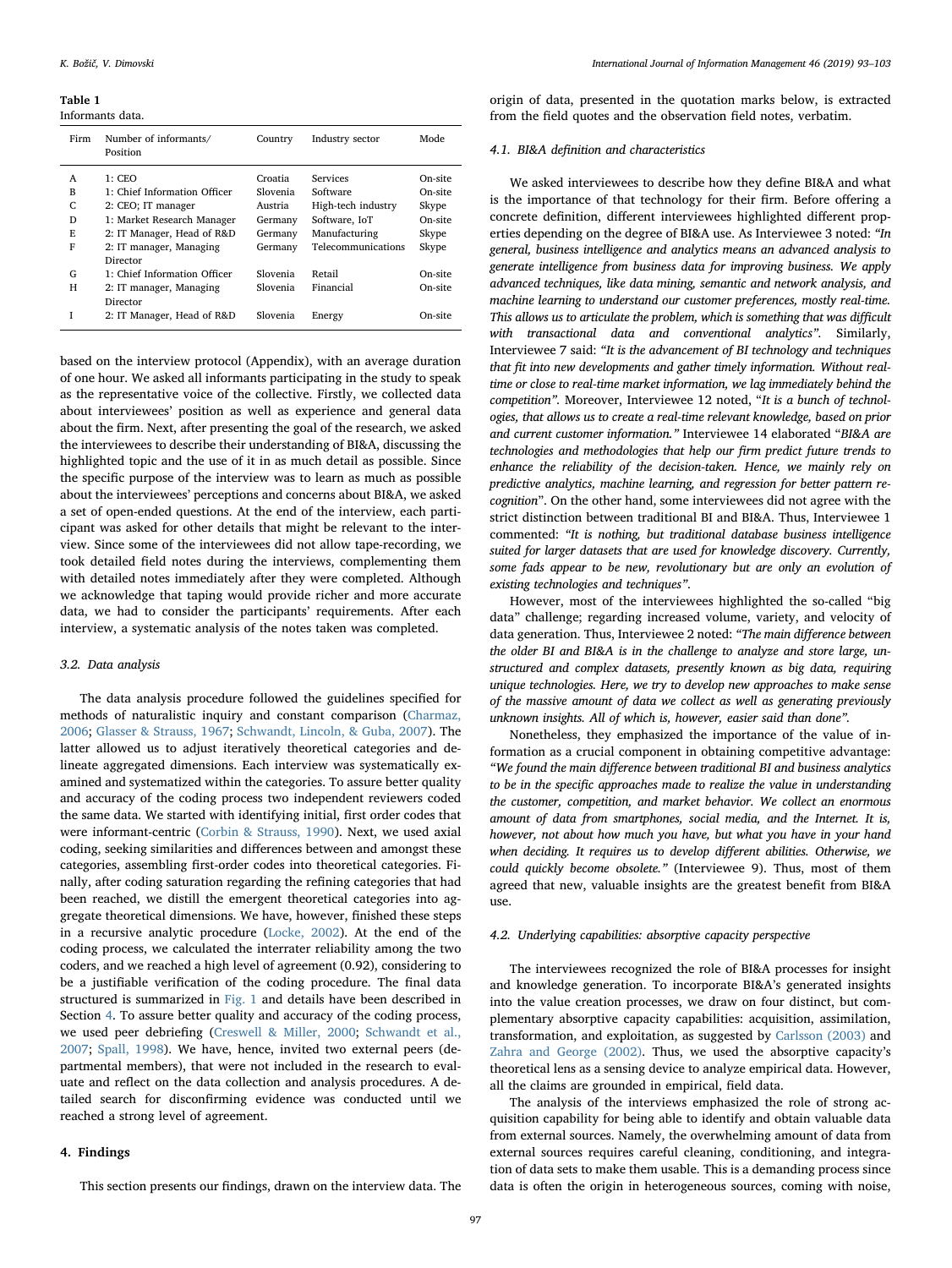<span id="page-5-0"></span>

Fig. 1. Overview of the data structure.

opacity, and incompetencies [\(Gandomi & Haider, 2015](#page-9-64)). The increased volume and unstructuredness of data has increased storage costs, adding real-cost to firms. Thus, it is crucial to have the ability to determine the value of retaining data for future actions, as noted by Interviewee 4: "Although data can be a source of useful insights, we have quite often a problem with data inconsistency and incompleteness. We spend hours and hours cleaning data, deciding which attributes to keep, how to represent and analyze them, which, however, often results in wasted time and money". Moreover, firms reported an increased collection of information from social networks as a source of data (such as Facebook, Twitter, LinkedIn), has shown, many times, to have a limited scope as well as limited quality. Instead of assuming social networks are representing the whole population, firms should assume users as a sample, requiring critical examination and understanding of the target sample. As Interviewee 6 noted: "We made a huge mistake by collecting all datasets related to our business problem. This lead to storage problems, endless search, and inconsistent insights. Unfortunately, it cost us a fortune to figure out that we needed to target collect data".

Additionally, the interviewees highlighted the importance of a firm's assimilation capability in processing internal and external data. To be able to capitalize on the generated knowledge, firms must define the business needs and objectives, while defining the right questions. As mentioned by Interviewee 2: "Our IT professionals require specific questions to be asked upfront that would clean and prepare samples out of the whole dataset. When we don't know what to ask or don't understand the sample, the abundance of noise in datasets lead to weird conclusions." Hence, Interviewee 13 commented "We use challenging as a technique for asking a relevant research question. The one that orders particular analysis must come with a clear estimate about what is the potential added value of the analysis, and what are the potential outcomes". Therefore, human intervention is crucial in making sense of data. Interpretation of externally acquired information requires data savvy decision-makers who can estimate and understand the potential insights' value. Since developing IT skills for management personnel can be a time-consuming process, the interviewees suggested a close collaboration between IT and managers. For instance, Interviewee 5 commented: "We ask our managers to work closely with IT personnel to tackle the challenge of data interpretation, which offers us a strong basis of heterogeneous expertise in IT, marketing, and customer relationships." Similarly, interviewee 10 noted: "Our data scientists work together with the reporting staff to create useful recommendations for the decision-makers." Nevertheless, Interviewee 13 remarked: "We believe we are much stronger when complementing our knowledge and capabilities. Hence, we don't want a single person that is knowing everything. Instead, we create teams, that complement each other's knowledge. Otherwise, you will reach an adverse effect, having people that are mediocre in everything".

Transformation capability was found to play an important role in facilitating the internalization of newly, acquired knowledge within an existing knowledge basis. Having amazing insights does not mean one has succeeded. These insights need first to relate to an existing knowledge base and then to be disseminated within the organization to reach persons that need them for decision-making or an action-taking improvement. However, interviewees emphasized the importance of an insight's format that is clearly and easily understood: "We ask our teams to transform results in graphics, dashboards, and interactive visualizations so that other less data-savvy personnel can access and comprehend their value in a more intuitive manner" (Interviewee 3). Similarly, Interviewee 11 elaborated: "We are increasingly relying on data visualization to present the mined information in a comprehensible manner." In contrary, an employee's resistance to BI&A, as a response to information overload, appeared to impede the internalization of new knowledge. Following that, Interviewee 6 noted: "We were forced to organize different educational courses and workshops to develop skills of information assessment and interpretation." Nevertheless, employees became more confident in BI& A use after equipped with the appropriate skills and knowledge.

Finally, the exploitation capability has been found to allow transformed knowledge commercialization. Our interviewees reported BI&A insight use for a different purpose: to understand customer and market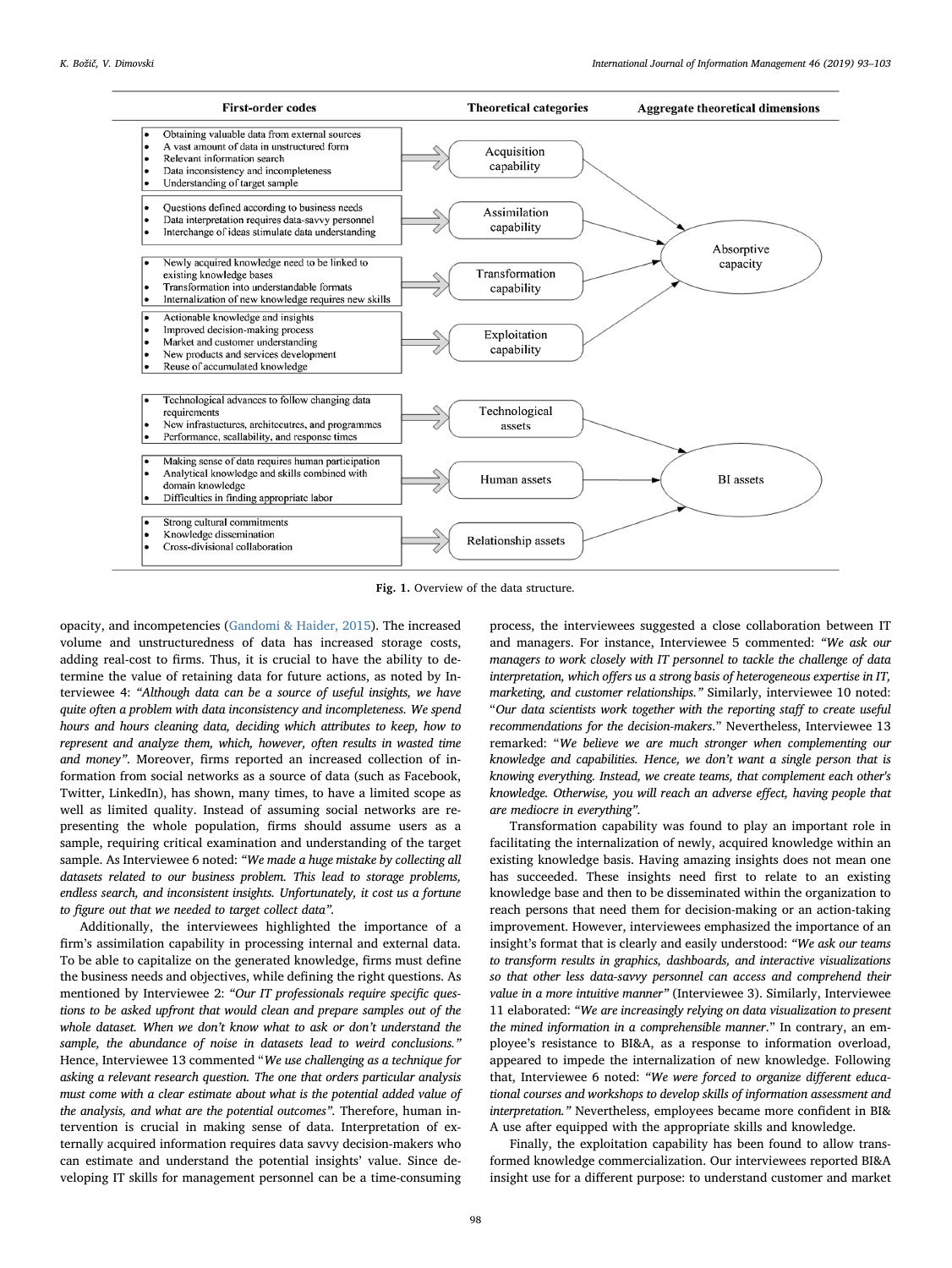behavior, optimize business processes (decision-making, supply-chain), optimize advertisement campaigns and pricing strategies, develop new products and services, manage financial risks, improve efficiency, identify faults and to provide proactive machine maintenance. However, as noted by Interviewee 8: "It requires a lot of effort to maximize the value of generated insights. We motivate our employees to search our databases for generated knowledge, continuously, to support their everyday decisions". Thus, applying reuse as well as the formation of already generated knowledge can increase BI&A insights value, which in turn could enhance firm performance.

# 4.3. Underpinning assets

We identified technological, human and relationship assets to form the basis for absorptive capacity capabilities. In the following subsections, we elaborate on each in detail.

# 4.3.1. Technological assets

Most of the interviewees highlighted the importance of advancement in technology to maintain changing data requirements. Thus, a major shift from transactional to behavioral data pushes firms to upgrade their technological assets, regarding infrastructures, architectures, and programs. Interviewees reported using different BI&A assets, such as data and text mining, regression, OLAP, search engines, multivariate analysis, process, and network mining, cloud computing, parallel programming, opinion mining, sentiment analysis, visualization, social media analysis, and natural language processing. Accordingly, Interviewee 2 discussed the following: "We were forced to go beyond traditional, relational databases to fit the requirements of new, unstructured, massive datasets. Thus, we adopted the MapReduce parallel computing tool and Hadoop database technology, which allows us to integrate new, external data with internal data." Despite the excitement about the possibilities of advanced programs, infrastructures, and architecture offer, most of the interviewees complained about drawbacks, like poor performance, scalability and long response times. Moreover, the needed learning processes needed to achieve skillfulness are both time and finance-consuming. Hence, Interviewee 10 remarked: "One of the greatest obstacle related with advancing usage of BI&A is the time constraint. The employees are already overloaded. Thus, successful usage of the BI&A solution requires additional financial investments".

Nonetheless, interviewees pointed out the role of BI&A assets in facilitating internalization of acquired knowledge. With the increasing storage costs, however, firms decreased their appetites towards valueless data retaining. Only valuable knowledge is saved in joint repositories, which make it available for future knowledge discovery. Thus, the technological advancement offered powerful visualization techniques for knowledge discovery. As one IT manager noted: "Our managers often have difficulties in understanding complex data. For that reason, we try to present results in the form of interactive visualizations or graphs, and then, together, analyze details and potential applications" (Interviewee 6). Similarly, Interviewee 12 commented, "We can hardly force continuous usage of the generated information if not presented in a synthe sized way in the form of easy-understandable graphs and visualization, complemented with recommendations and specifications, where could be this information relevantly used." Although there is a noticeable advance in the visualization approach, they still have been found by our informants to be scarce and time-demanding.

### 4.3.2. Human assets

Although much of the current enthusiasm refers to technological assets, human assets have begun to be emphasized as a critical milestone in succeeding with BI&A. While not neglecting important technological breakthroughs, informants have stressed the role of the human factor in making sense and use of data and insights. Ideally, these firms need multidisciplinary data scientists that own a combination of data, analytics and business knowledge which would allow them

to communicate with, and understand, the broader business environment. However, most of the IT that professional firms have employed are trained in Computer Sciences, Statistics, and Mathematics, lacking overall business knowledge and struggling to interpret data for a firm's performance enhancement. According to Interviewee 4: "It is extremely hard to find a suitable workforce that has considerable expertise in both analytics and business issues. Usually, they come with strong data and a computational focus." Moreover, as Interviewee 13 commented "We don't even look for data scientists that have advanced business knowledge. Although they are welcomed, we are at the first place looking for IT professionals, that can use a "common sense" and are good team players. Then, we create teams consisted of different professionals to work together on a particular project". Therefore, firms have reported recruiting professionals with strong technical and analytical skills to model, analyze and manipulate data; then, organizing them into teams with business managers, where IT expertise is combined with deep domain knowledge for collaborative data exploration.

Additionally, interviews reported that data analysis shortage seriously constrains the possibility of insight generation. As is exemplified by Interviewee 7: "We can find IT professionals, however, not all of them are equipped with the needed technical, data and analytical skills necessary to exploit the technology fully. Thereby, we started a collaboration with universities to develop an educational curriculum that would address this labor issue." Still, recruiting technically and analytically sound data scientists remains to be a large challenge.

#### 4.3.3. Relationship assets

Although they had been using BI&A for some time, interviewees mentioned some organizational factors that notably influence successful use. Firstly, it was mostly agreed upon that strong decisionmaking culture could significantly impact on creating a competitive advantage with analytics: "Our higher-level management is often reluctant to use BI&A to support their actions and decisions. Some of them still believe their experience and intuition are the most secure source of knowledge when deriving strategic decisions. Unfortunately, this impacts on lower level management, leading them to be skeptical about the advantages of utilizing this technology" (Interviewee 4). Similarly, Interviewee 11 remarked "We still rely to a great extent on intuition. It is difficult to convince the decision-makers that mixing both is beneficial". Hence, Interviewee 12 added "I suppose I should not talk like this, regarding the fact I am a data scientist, but we believe data triggered insights just complement intuition. Prior related knowledge and experience are very important in making the correct decision."

Unsurprisingly, many interviewees emphasized the effort it takes to build strong, cultural commitments while incorporating BI&A into dayto-day activities. As Interviewee 7 noted: "We started using BI&A without considering the level of commitment it requires to be successful. Culture became a greater obstacle than the technology itself. It was a long process to make the technology trustworthy to our employees." Hence, as Interviewee 13 commented "Cultural commitments could be built only if you prove your employees that data provide added value".

Many firms prompted their employees to collaborate cross-divisionally, to compensate a potential lack of skills and capabilities. Moreover, reliable, information-centralized knowledge bases have been found important; since it allows further knowledge dissemination, transformation and exploitation, especially when data-mindset is a prevalent cultural pattern. This, however, requires aligning an existing, overall firm strategy with the contemplated data strategy.

# 5. Discussion

The increasing prevalence of BI&A research impacted scholarly attention to understanding the mechanism trough witch BI&A use creates value. We add to this line of inquiry by examining the issue of how BI& A triggered insights are transformed into valuable knowledge. The extant literature on the BI&A value creation highlights the process mostly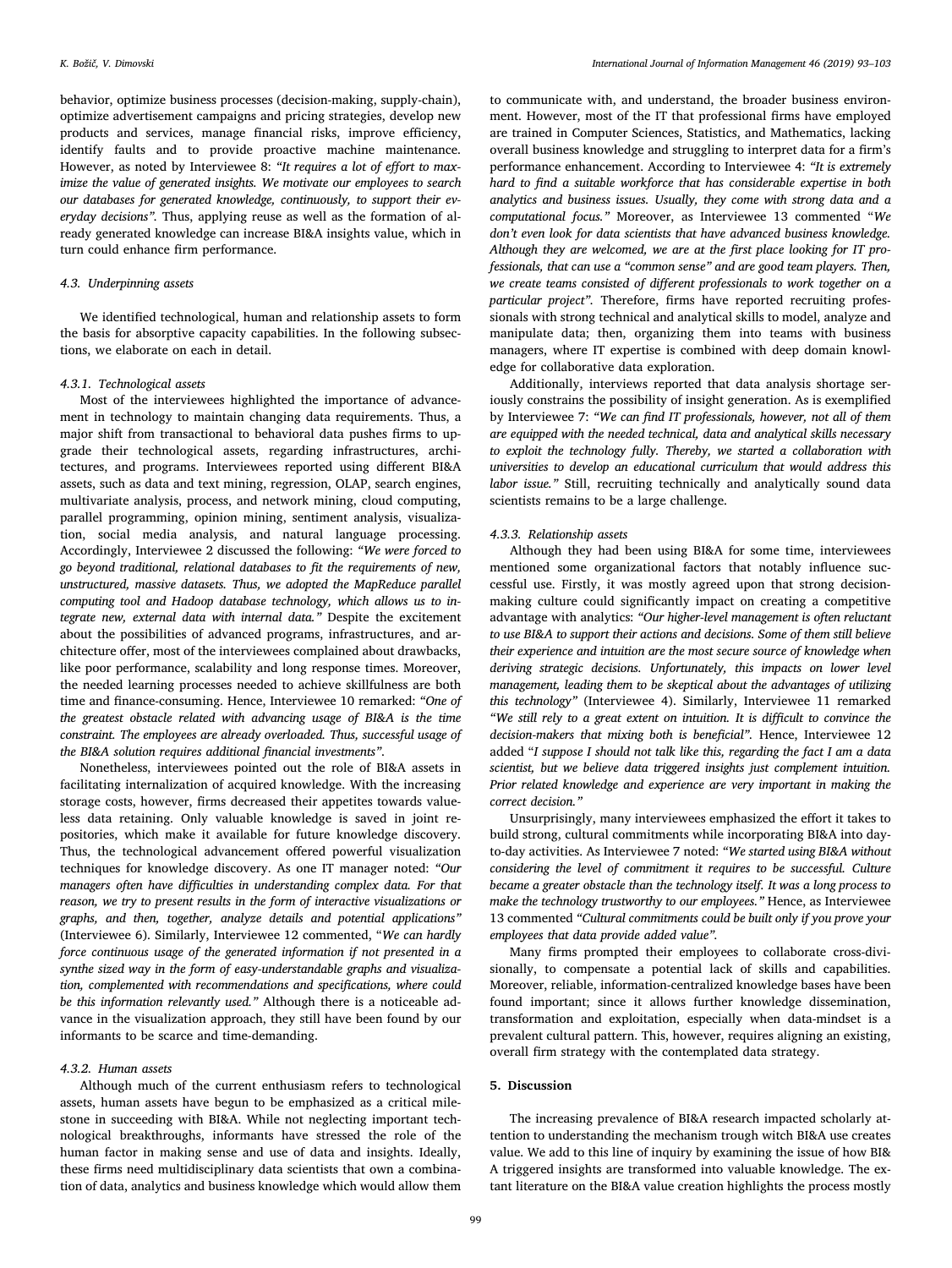regarding improved decision-making that could drive business performance ([Chen et al., 2015;](#page-9-7) [Fan et al., 2015;](#page-9-12) [Sharma et al., 2014;](#page-10-14) [Wieder](#page-10-46) [& Ossimitz, 2015\)](#page-10-46). Here, scholars have relied on the presumption that BI&A uncover useful information that is used by decision-makers across different business levels to make better, and more informed decisions. Rather than viewing the technology as a 'passive container,' which produces knowledge that is ultimately used in a decision-making process, our analysis exhibits the absorptive capacity to underlie the process of raw data transformation into valuable knowledge for actiontaking and decision-making. Instead of positioning BI&A exclusively as a decision-supporting tool, our analysis underlines that firms should develop higher-order dynamic capabilities to allow continuous acquisition, search, and management of knowledge. This is in-line with some recent works ([Fink et al., 2017](#page-9-8); [Shollo & Galliers, 2016](#page-10-13)) that warn a limited understanding of the concept when overlooking the role of BI& A in organizational knowing, but extending by showing how different BI&A resources and lower-order knowledge capabilities are integrated and reconfigured by the higher-order dynamic capability of absorptive capacity for knowledge creation.

#### 5.1. Theoretical contributions

This study offers several theoretical contributions to the understanding of the BI&A value creation process. Our study suggests that might be insufficient to focus on the improved-decision making, without considering how knowledge creation occurred in the first place. We contribute to this research vein by focusing specifically on the mechanism trough witch different knowledge creation capabilities interplay with organizational resources to create useful organizational knowledge. Thus, this article offers few implications for research on business intelligence, knowledge management, and dynamic capabilities. First, it integrates prior research on BI&A use and absorptive capacity by specifying the underlying, first-order capabilities of absorptive capacity in the context of BI&A. Beyond that, our paper emphasizes the importance of the underpinning technological, human, and relational assets, while specifying the role of absorptive capacity as a second-order dynamic capability that builds, integrates, and reconfigures the underlying capabilities of acquisition, assimilation, transformation, and exploitation and the underpinning assets. As such, this study echoes the call by [Gao et al. \(2017\)](#page-9-41) to establish the importance of the absorptive capacity in the BI&A domain, while considering the call by [Trieu \(2017\)](#page-10-0) for considering a firm's factors when investigating the relationship between BI&A assets and BI&A impacts. With this integrated perspective, scholars might have better awareness of the BI&A value creation process.

Although technological appropriateness of the BI&A has been widely argued to be an essential catalyst of the successful BI&A use ([Chaudhuri et al., 2011](#page-9-9); [Chen et al., 2012](#page-9-1); [Watson & Wixom, 2007](#page-10-16)), the importance of human assets that underpin the knowledge creation processes has only recently started to be investigated [\(McAfee](#page-9-21) et al., [2012;](#page-9-21) [Ransbotham, Kiron, & Prentice, 2016\)](#page-10-47). Our research extends this stream of thinking by identifying human assets as crucial for successfully delivering value from BI&A use. Namely, our informants emphasized the importance of having personnel equipped with both, domain and data knowledge, so pattern identification and insight discovery are possible. Since the value of the information, contained in some data, depends mainly on the intended application and the contextualization (Popovič[, Hackney, Tassabehji, & Castelli, 2016](#page-10-48)), firms must set in place strong human assets, equipped with domain-specific knowledge ([Wixom, Yen, & Relich, 2013](#page-10-49)) that are able to ask relevant business question. Considering the importance of technological assets, the empirical findings have emphasized the role of human assets in making sense and use of data, since the technology itself is outpacing the ability of the firm to deploy technology effectively. In line with some recent research ([Davenport & Patil, 2012](#page-9-65)) we found important for firms to allow close collaboration of IT and management personnel to cope with

the shortage of skills successfully. Moreover, since learning is a cumulative process ([Cohen & Levinthal, 1990](#page-9-32)), richness and relevance of prior, related knowledge will allow better knowledge assimilation. The interpretation of externally acquired information is possible when the "modern" gatekeepers are equipped with multidisciplinary knowledge and skills; which allows them to estimate and understand information for a potential benefit [\(Altman, Nagle, & Tushman, 2014;](#page-8-13) [Staggers &](#page-10-50) [Nelson, 2015](#page-10-50)).

We complement this research inquiry by showing how technological and relational assets underpin the first-order capabilities of knowledge creation, something that prior research has considered in isolation. Consistent with some prior research, our findings suggest that the inadequate, complex presentation of the BI&A triggered insights might jeopardize the use of information [\(McAfee et al., 2012\)](#page-9-21). Hence, the technological assets should allow a presentation of newly generated knowledge in formats that are more palatable (graphics, dashboards, visualizations), so that it can be easily comprehended and accessed by less data skilled personnel. Thus, the study turns attention to the potential drawbacks of BI&A use, regarding poor, technological performance, scalability, long response times, high storage costs, labor shortage, and long learning processes, which ultimately lead to reluctance in BI&A use.

Nonetheless, our findings indicate that the commercialization of transformed knowledge through the exploitation capability requires continuous search and reuse of generated knowledge, which further allows improvement of different business processes, improvements of the development of products and services, the understanding of customer and market behavior and managing risks, etc. We have found that the relationship assets significantly influence the realized absorptive capacity capabilities (transformation, exploitation). Moreover, our findings revealed skepticism about the advantages of BI&A amongst higher management levels, leading to some hesitation to incorporate BI &A triggered insights into decision-making or action-taking processes. Therefore, companies need to invest in cultural changes to achieve a decision-making culture which blends the analytics' insight with a managers' intuition that would produce better, effective results than each could individually. Although previous research has also discussed how overturning intuition and consequential management could limit the potential value of BI&A for firms [\(Bronzo et al., 2013;](#page-8-14) [Fallik, 2014](#page-9-66); [Ransbotham et al., 2016](#page-10-47); [Trelles, Prins, Snir, & Jansen, 2011\)](#page-10-51), we extend this research vein by assessing the impact on the first-order knowledge capabilities of absorptive capacity. Therefore, this study highlights the need for aligning existing firm with the considered data strategy, while developing a strong data culture, tolerable for mistakes.

# 5.2. Implications for practice

In addition to theoretical contributions, this study suggests several important implications for practicing managers. First and foremost, our study emphasized the crucial role of absorptive capacity in building, integrating, and reconfiguring assets and first-order knowledge capabilities for knowledge creation from BI&A. Our findings pointed out that the value of the information in the first place comes from the intended application. Hence, firms should avoid irrelevant business questions, which are possible only if sufficient domain-specific knowledge and IT expertise are set in place. Organizations should provide systematic training and education to develop data-savvy personnel or create teams of data scientists and business professionals that could together translate the results of a complex model into simple information to digest.

Extending this discourse, we highlighted the importance necessary to align existing firm culture with the required capabilities. Our findings suggest that a firm needs strong cultural commitments and symbiotic data and strategies to eliminate organizational barriers for delivering BI&A value. A continuous dialogue between human intuition and analytic statistics will allow better decision-making, based on real-time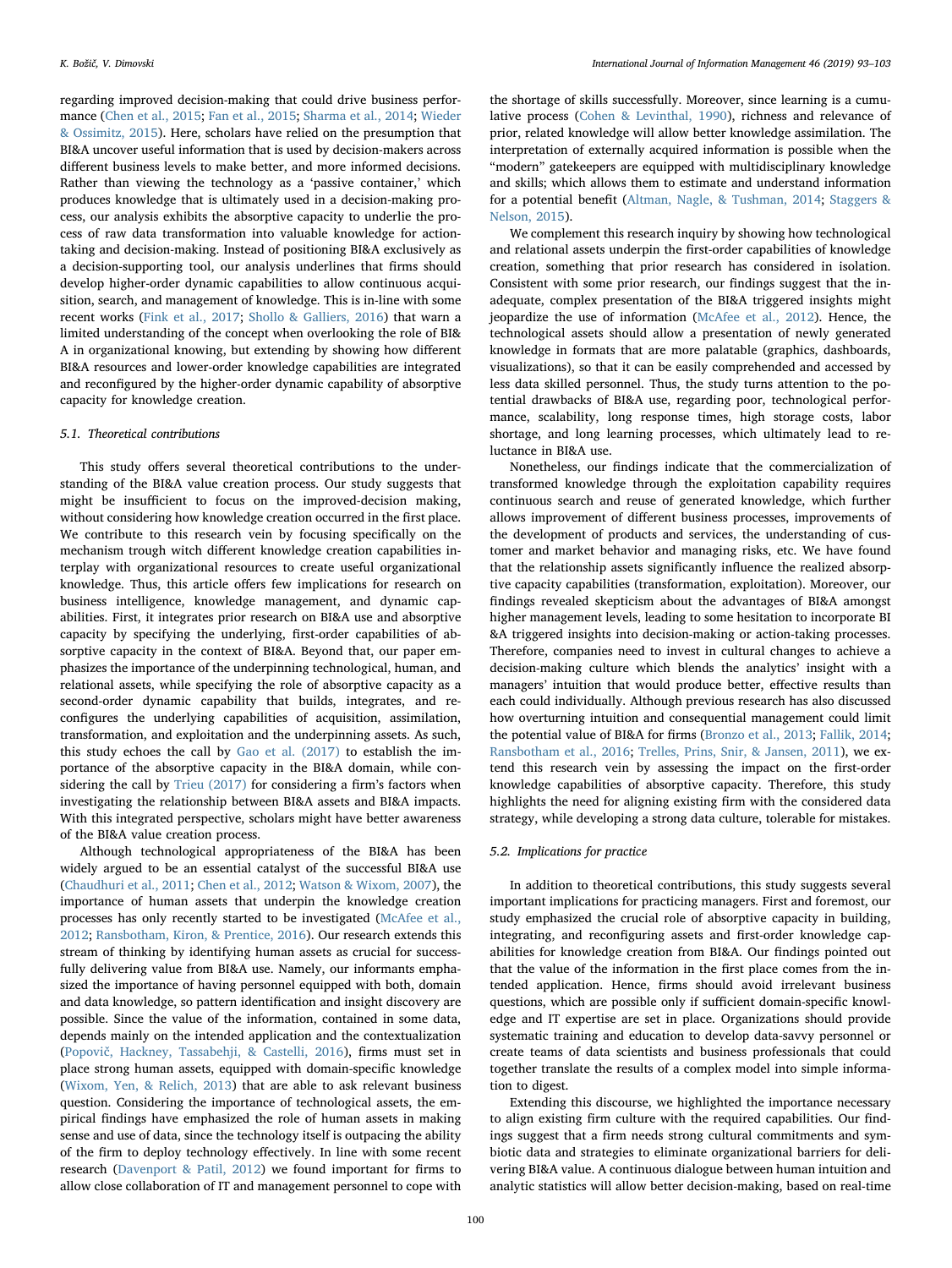evidence. However, along with the openness to new ideas from data analytics, tolerance for mistakes must be present, since people cannot know which results would work out [\(Ransbotham et al., 2016](#page-10-47)). Failure to align the required capabilities, assets and culture could lead to defective decision-making [\(Erevelles, Fukawa, & Swayne, 2016;](#page-9-67) [Jakli](#page-9-68)č, Grublješič[, & Popovi](#page-9-68)č, 2018; [Matzler, Bailom, & Mooradian, 2007](#page-9-69)). Thus, all management levels must be aware of the ability of BI&A to provide more holistic and accurate market intelligence, which requires continuous organizational effort.

Nevertheless, our study suggests that consistent BI&A use in day-today activities, as well as decisions, are only possible if the technology is trustworthy. Firms need to upgrade existing BI&A infrastructures, architectures, and software to fit the data changing requirements. Our findings emphasized the importance of a presentation of information in forms of interactive visualizations and graphs, which further reduce the effort it takes to interpret and manage new insights. However, poor performance, scalability, long response times, and high-costs could be an important obstacle that leads to potential BI&A underuse, limiting the potential in BI&A value.

#### 5.3. Limitations and outlook

A few limitations of this study are worth noting. First, the empirical data was collected from a sample of nine medium and large-sized firms from European countries. Although we believe that the analysis has provided insights that are valuable in context with small-sized firms, we cannot make claims that small businesses, within the often-limited market of technological knowledge, could benefit from BI&A at the same level as larger firms. Moreover, since we have selected European firms only, we could not observe how the BI&A value creation process would vary across different cultural contexts. Our focus on these selected firms, from eight high-knowledge, intensive sectors used to conduct the analysis, could also be seen as a limitation. An in-depth analysis across other, less knowledge-intensive industries may reveal additional insights. Accordingly, we encourage future studies to investigate the similarities and differences in context with this study regarding a firm's size, cultural context, and industry. Next, future research could test the theory and draw causal inferences in quantitative research design to complement the findings we have outlined here. Finally, even though we have carefully and thoroughly studied and taken notes, we are aware that notes taken do not provide a complete verbal record [\(Muswazi & Nhamo, 2013](#page-10-52)). Therefore, the note-taking made may have affected the accuracy to reconstruct what the interviewees have said.

# 5.4. Conclusion

BI&A has been often promoted to deliver competitive value gains. The findings of the present study shed light on how knowledge is created from BI&A triggered insights. Applying the absorptive capacity's theoretical lens, we explain the interplay of the absorptive capacity's underlying capabilities with the underpinning assets, providing a theoretical explanation of the process of delivering value regarding knowledge creation. Hence, we establish the importance of absorptive capacity in the BI&A domain while considering the impact of BI&A assets, providing an important basis for future research on the BI&A value creation process.

### **Note**

This research did not receive any specific grant from funding agencies in the public, commercial, or not-for-profit sectors.

#### Appendix A. Interview questions and protocol

1. Background information

- Information about the firm
- Information about the interviewee's position, experience in the industry and the firm, and major responsibilities.

2. Brief introduction to the research project: We are trying to get a sense of how business intelligence and analytics use process results in insight generation, and hence in value creation.

Questions were as follows:

- a What is your understanding of business intelligence and analytics? How would you describe it in your words?
- b To ensure a common understanding of the term, we suggest the following theory-based definition: "Business intelligence and analytics (BI&A) refer to the techniques, technologies, systems, practices, methodologies, and applications that analyze critical business data to help an enterprise better understand its business and market and make timely business decisions" [\(Chen et al., 2012, p. 1166](#page-9-1)). How do you agree? Which BI&A techniques you widely use in your organization?
- c How does BI&A use results in insight generation in your organization?
- d How do you use BI&A generated insights?
- e What are the specific technological requirements to gather and process data into valuable knowledge?
- f What human skills requirements need to be met for BI&A facilitated knowledge generation?
- g What organizational factors influence the value creation process?
- h What are the main problems that you have witnessed or heard about?
- i Thinking back over your remarks-Are there any other issues that we have not discussed and that you find worrisome? Anything else of importance you want to add?

#### References

- <span id="page-8-3"></span>Acharya, A., Singh, S. K., Pereira, V., & Singh, P. (2018). Big data, knowledge co-creation and decision making in fashion industry. International Journal of Information Management, 42, 90–101. [https://doi.org/10.1016/j.ijinfomgt.2018.06.008.](https://doi.org/10.1016/j.ijinfomgt.2018.06.008)
- <span id="page-8-13"></span>[Altman, E. J., Nagle, F., & Tushman, M. \(2014\).](http://refhub.elsevier.com/S0268-4012(18)30170-1/sbref0010) Innovating without information constraints: [Organizations, communities, and innovation when information costs approach zero.](http://refhub.elsevier.com/S0268-4012(18)30170-1/sbref0010)
- <span id="page-8-10"></span>[Harvard Business School Organizational Behavior Unit Working Paper \(14-043\).](http://refhub.elsevier.com/S0268-4012(18)30170-1/sbref0010) [Alvesson, M. \(2003\). Beyond neopositivists, romantics, and localists: A re](http://refhub.elsevier.com/S0268-4012(18)30170-1/sbref0015)flexive approach [to interviews in organizational research.](http://refhub.elsevier.com/S0268-4012(18)30170-1/sbref0015) Academy of management review, 28(1), 13–[33](http://refhub.elsevier.com/S0268-4012(18)30170-1/sbref0015).
- <span id="page-8-8"></span>[Argote, L., McEvily, B., & Reagans, R. \(2003\). Managing knowledge in organizations: An](http://refhub.elsevier.com/S0268-4012(18)30170-1/sbref0020) [integrative framework and review of emerging themes.](http://refhub.elsevier.com/S0268-4012(18)30170-1/sbref0020) Management Science, 49(4), 571–[582](http://refhub.elsevier.com/S0268-4012(18)30170-1/sbref0020).
- <span id="page-8-6"></span>[Arora, A., & Gambardella, A. \(1994\). The changing technology of technological change:](http://refhub.elsevier.com/S0268-4012(18)30170-1/sbref0025) [General and abstract knowledge and the division of innovative labour.](http://refhub.elsevier.com/S0268-4012(18)30170-1/sbref0025) Research [Policy, 23](http://refhub.elsevier.com/S0268-4012(18)30170-1/sbref0025)(5), 523–532.
- <span id="page-8-9"></span>[Barney, J. \(1991\). Firm resources and sustained competitive advantage.](http://refhub.elsevier.com/S0268-4012(18)30170-1/sbref0030) Journal of [Management, 17](http://refhub.elsevier.com/S0268-4012(18)30170-1/sbref0030)(1), 99–120.
- <span id="page-8-0"></span>[Benner, M. J., & Tushman, M. L. \(2015\). Re](http://refhub.elsevier.com/S0268-4012(18)30170-1/sbref0035)flections on the 2013 decade award—"[Exploitation, exploration, and process management: The productivity di](http://refhub.elsevier.com/S0268-4012(18)30170-1/sbref0035)lemma revisited" ten years later. [The Academy of Management Review, 40](http://refhub.elsevier.com/S0268-4012(18)30170-1/sbref0035)(4), 497–[514](http://refhub.elsevier.com/S0268-4012(18)30170-1/sbref0035).
- <span id="page-8-4"></span>[Bharadwaj, A. S. \(2000\). A resource-based perspective on information technology cap](http://refhub.elsevier.com/S0268-4012(18)30170-1/sbref0040)ability and fi[rm performance: An empirical investigation.](http://refhub.elsevier.com/S0268-4012(18)30170-1/sbref0040) MIS Quarterly, 169–196.
- <span id="page-8-2"></span>[Bose, R. \(2009\). Advanced analytics: Opportunities and challenges.](http://refhub.elsevier.com/S0268-4012(18)30170-1/sbref0045) Industrial Management [& Data Systems, 109](http://refhub.elsevier.com/S0268-4012(18)30170-1/sbref0045)(2), 155–172.
- <span id="page-8-12"></span>Boyce, C., & Neale, P. (2006). [Conducting in-depth interviews: A guide for designing and](http://refhub.elsevier.com/S0268-4012(18)30170-1/sbref0050) [conducting in-depth interviews for evaluation input.](http://refhub.elsevier.com/S0268-4012(18)30170-1/sbref0050) Pathfinder International.
- <span id="page-8-14"></span><span id="page-8-11"></span>Brinkmann, S. (2014). [Interview encyclopedia of critical psychology.](http://refhub.elsevier.com/S0268-4012(18)30170-1/sbref0055) Springer1008–1010. Bronzo, M., de Resende, P. T. V., de Oliveira, M. P. V., McCormack, K. P., de Sousa, P. R., & Ferreira, R. L. (2013). Improving performance aligning business analytics with process orientation. International Journal of Information Management, 33(2), 300–307. <https://doi.org/10.1016/j.ijinfomgt.2012.11.011>.
- <span id="page-8-7"></span>[Brown, S. L., & Eisenhardt, K. M. \(1995\). Product development: Past research, present](http://refhub.elsevier.com/S0268-4012(18)30170-1/sbref0065) findings, and future directions. [The Academy of Management Review, 20](http://refhub.elsevier.com/S0268-4012(18)30170-1/sbref0065)(2), 343–378.
- <span id="page-8-1"></span>[Brynjolfsson, E., & Hitt, L. M. \(2000\). Beyond computation: Information technology, or](http://refhub.elsevier.com/S0268-4012(18)30170-1/sbref0070)[ganizational transformation and business performance.](http://refhub.elsevier.com/S0268-4012(18)30170-1/sbref0070) The Journal of Economic [Perspectives, 14](http://refhub.elsevier.com/S0268-4012(18)30170-1/sbref0070)(4), 23–48.
- <span id="page-8-5"></span>Cao, G., Duan, Y., & Cadden, T. (2019). The link between information processing capability and competitive advantage mediated through decision-making effectiveness. International Journal of Information Management, 44, 121–131. [https://doi.org/10.](https://doi.org/10.1016/j.ijinfomgt.2018.10.003)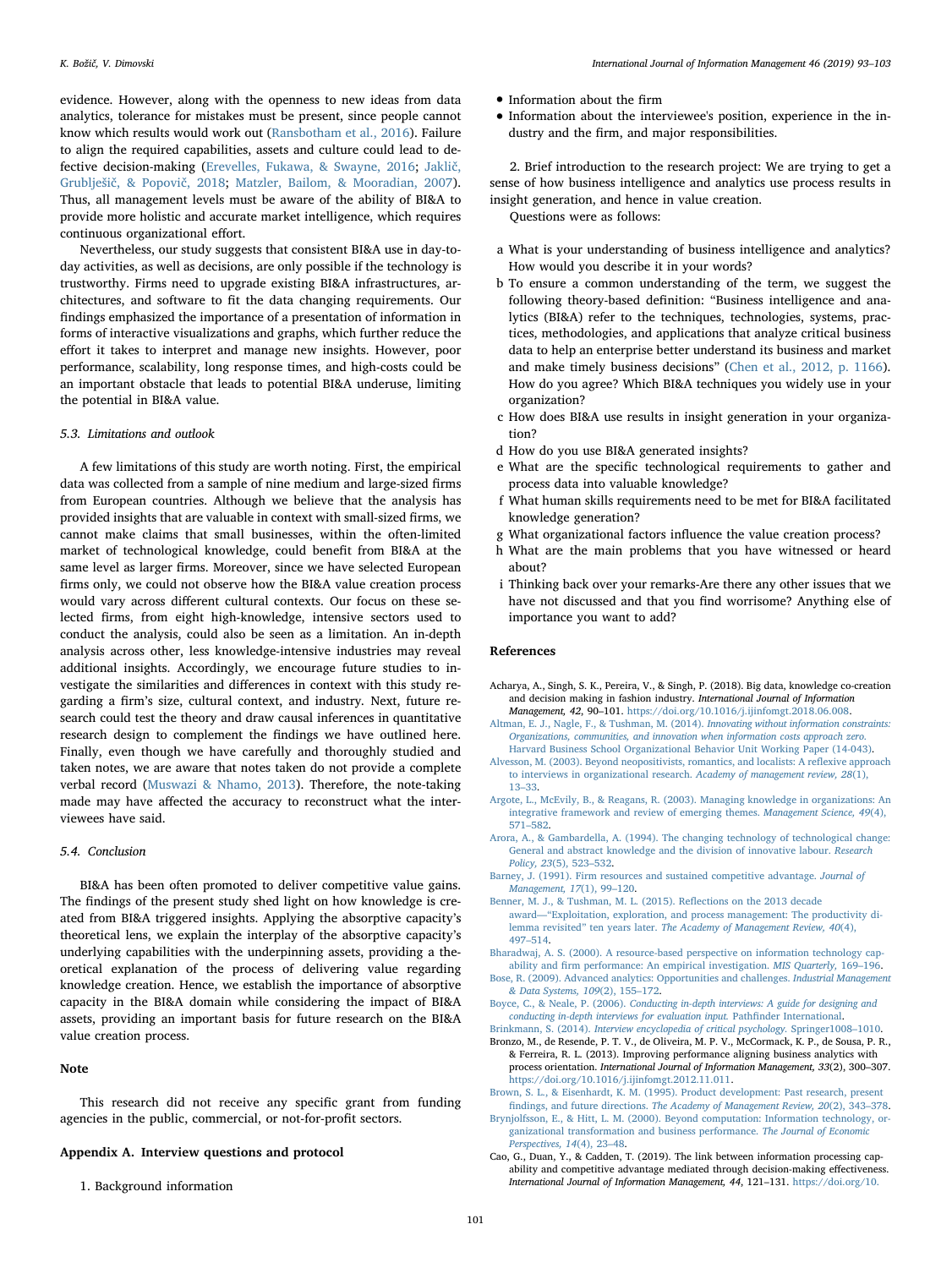[1016/j.ijinfomgt.2018.10.003](https://doi.org/10.1016/j.ijinfomgt.2018.10.003).

- <span id="page-9-29"></span>[Cao, G., Duan, Y., & Li, G. \(2015\). Linking business analytics to decision making e](http://refhub.elsevier.com/S0268-4012(18)30170-1/sbref0080)ffectiveness: A path model analysis. [IEEE Transactions on Engineering Management, 62](http://refhub.elsevier.com/S0268-4012(18)30170-1/sbref0080)(3), 384–[395](http://refhub.elsevier.com/S0268-4012(18)30170-1/sbref0080).
- <span id="page-9-63"></span>[Carlsson, S. A. \(2003\). Knowledge managing and knowledge management systems in](http://refhub.elsevier.com/S0268-4012(18)30170-1/sbref0085) inter-organizational networks. [Knowledge and Process Management, 10](http://refhub.elsevier.com/S0268-4012(18)30170-1/sbref0085)(3), 194-206. [Castro, G. M.-d., Delgado-Verde, M., Amores-Salvadó, J., & Navas-López, J. E. \(2013\).](http://refhub.elsevier.com/S0268-4012(18)30170-1/sbref0090)
- <span id="page-9-46"></span>[Linking human, technological, and relational assets to technological innovation:](http://refhub.elsevier.com/S0268-4012(18)30170-1/sbref0090) Exploring a new approach. [Knowledge Management Research & Practice, 11](http://refhub.elsevier.com/S0268-4012(18)30170-1/sbref0090)(2), 123–[132](http://refhub.elsevier.com/S0268-4012(18)30170-1/sbref0090).
- <span id="page-9-59"></span>Charmaz, K. (2006). [Constructing grounded theory: A practical guide through qualitative re](http://refhub.elsevier.com/S0268-4012(18)30170-1/sbref0095)search. [London: SagePublications Ltd](http://refhub.elsevier.com/S0268-4012(18)30170-1/sbref0095).
- <span id="page-9-56"></span>[Chatterjee, D., Grewal, R., & Sambamurthy, V. \(2002\). Shaping up for e-commerce:](http://refhub.elsevier.com/S0268-4012(18)30170-1/sbref0100) [Institutional enablers of the organizational assimilation of web technologies.](http://refhub.elsevier.com/S0268-4012(18)30170-1/sbref0100) MIS [Quarterly,](http://refhub.elsevier.com/S0268-4012(18)30170-1/sbref0100) 65–89.
- <span id="page-9-9"></span>[Chaudhuri, S., Dayal, U., & Narasayya, V. \(2011\). An overview of business intelligence](http://refhub.elsevier.com/S0268-4012(18)30170-1/sbref0105) technology. [Communications of the ACM, 54](http://refhub.elsevier.com/S0268-4012(18)30170-1/sbref0105)(8), 88–98.
- <span id="page-9-7"></span>[Chen, D. Q., Preston, D. S., & Swink, M. \(2015\). How the use of big data analytics a](http://refhub.elsevier.com/S0268-4012(18)30170-1/sbref0110)ffects [value creation in supply chain management.](http://refhub.elsevier.com/S0268-4012(18)30170-1/sbref0110) Journal of Management Information [Systems, 32](http://refhub.elsevier.com/S0268-4012(18)30170-1/sbref0110)(4), 4–39.
- <span id="page-9-1"></span>[Chen, H. C., Chiang, R. H. L., & Storey, V. C. \(2012\). Business intelligence and analytics:](http://refhub.elsevier.com/S0268-4012(18)30170-1/sbref0115) [From big data to big impact.](http://refhub.elsevier.com/S0268-4012(18)30170-1/sbref0115) MIS Quarterly, 36(4), 1165–1188.
- <span id="page-9-27"></span>[Clark, T. D., Jones, M. C., & Armstrong, C. P. \(2007\). The dynamic structure of man](http://refhub.elsevier.com/S0268-4012(18)30170-1/sbref0120)[agement support systems: Theory development, research focus, and direction.](http://refhub.elsevier.com/S0268-4012(18)30170-1/sbref0120) MIS [Quarterly, 31](http://refhub.elsevier.com/S0268-4012(18)30170-1/sbref0120)(3), 579–615.
- <span id="page-9-32"></span>Cohen, W. M., & Levinthal, D. A. (1990). Absorptive capacity: A new perspective on learning and innovation. Administrative Science Quarterly, 128-152. [https://doi.org/](https://doi.org/10.2307/2393553) [10.2307/2393553](https://doi.org/10.2307/2393553).
- <span id="page-9-50"></span>[Corbin, J. M., & Strauss, A. \(1990\). Grounded theory research: Procedures, canons, and](http://refhub.elsevier.com/S0268-4012(18)30170-1/sbref0130) evaluative criteria. [Qualitative Sociology, 13](http://refhub.elsevier.com/S0268-4012(18)30170-1/sbref0130)(1), 3–21.
- <span id="page-9-30"></span>[Côrte-Real, N., Oliveira, T., & Ruivo, P. \(2017\). Assessing business value of Big Data](http://refhub.elsevier.com/S0268-4012(18)30170-1/sbref0135) Analytics in European firms. [Journal of Business Research, 70](http://refhub.elsevier.com/S0268-4012(18)30170-1/sbref0135), 379–390.
- <span id="page-9-45"></span>[Cosic, R., Shanks, G., & Maynard, S. B. \(2015\). A business analytics capability framework.](http://refhub.elsevier.com/S0268-4012(18)30170-1/sbref0140) [Australasian Journal of Information Systems, 19](http://refhub.elsevier.com/S0268-4012(18)30170-1/sbref0140).
- <span id="page-9-62"></span>Creswell, [J. W., & Miller, D. L. \(2000\). Determining validity in qualitative inquiry.](http://refhub.elsevier.com/S0268-4012(18)30170-1/sbref0145) Theory [Into Practice, 39](http://refhub.elsevier.com/S0268-4012(18)30170-1/sbref0145)(3), 124–130.
- <span id="page-9-57"></span>[Crouch, M., & McKenzie, H. \(2006\). The logic of small samples in interview-based qua](http://refhub.elsevier.com/S0268-4012(18)30170-1/sbref0150)litative research. [Social Science Information, 45](http://refhub.elsevier.com/S0268-4012(18)30170-1/sbref0150)(4), 483–499.
- <span id="page-9-34"></span>Danneels, E. (2002). The dynamics of product innovation and firm competences. Strategic Management Journal, 23(12), 1095–1121. [https://doi.org/10.1002/smj.275.](https://doi.org/10.1002/smj.275)
- <span id="page-9-65"></span>[Davenport, T., & Patil, D. \(2012\). Data scientist.](http://refhub.elsevier.com/S0268-4012(18)30170-1/sbref0160) Harvard Business Review, 90, 70–76.

<span id="page-9-16"></span>Davenport, T. H., & Harris, J. G. (2007). [Competing on analytics: The new science of winning.](http://refhub.elsevier.com/S0268-4012(18)30170-1/sbref0165) [Harvard Business Press](http://refhub.elsevier.com/S0268-4012(18)30170-1/sbref0165).

- <span id="page-9-52"></span>Denzin, N. K., & Lincoln, Y. S. (2005). [Introduction: The discipline and practice of qualitative](http://refhub.elsevier.com/S0268-4012(18)30170-1/sbref0170) [research the sage handbook of qualitative research](http://refhub.elsevier.com/S0268-4012(18)30170-1/sbref0170) (3rd ed.). Thousand Oaks, CA: Sage [Publications Ltd1](http://refhub.elsevier.com/S0268-4012(18)30170-1/sbref0170)–32.
- <span id="page-9-51"></span>[Eisenhardt, K. M. \(1989\). Building theories from case study research.](http://refhub.elsevier.com/S0268-4012(18)30170-1/sbref0175) Academy of [Management Review, 14](http://refhub.elsevier.com/S0268-4012(18)30170-1/sbref0175)(4), 532–550.
- <span id="page-9-53"></span>[Eisenhardt, K. M., & Graebner, M. E. \(2007\). Theory building from cases: Opportunities](http://refhub.elsevier.com/S0268-4012(18)30170-1/sbref0180) and challenges. [Academy of Management Journal, 50](http://refhub.elsevier.com/S0268-4012(18)30170-1/sbref0180)(1), 25–32.
- <span id="page-9-17"></span>[Elbashir, M. Z., Collier, P. A., & Davern, M. J. \(2008\). Measuring the e](http://refhub.elsevier.com/S0268-4012(18)30170-1/sbref0185)ffects of business [intelligence systems: The relationship between business process and organizational](http://refhub.elsevier.com/S0268-4012(18)30170-1/sbref0185) performance. [International Journal of Accounting Information Systems, 9](http://refhub.elsevier.com/S0268-4012(18)30170-1/sbref0185)(3), 135–153.
- <span id="page-9-10"></span>[Elbashir, M. Z., Collier, P. A., & Sutton, S. G. \(2011\). The role of organizational absorptive](http://refhub.elsevier.com/S0268-4012(18)30170-1/sbref0190) [capacity in strategic use of business intelligence to support integrated management](http://refhub.elsevier.com/S0268-4012(18)30170-1/sbref0190) control systems. [The Accounting Review, 86](http://refhub.elsevier.com/S0268-4012(18)30170-1/sbref0190)(1), 155–184.
- <span id="page-9-6"></span>[Elbashir, M. Z., Collier, P. A., Sutton, S. G., Davern, M. J., & Leech, S. A. \(2013\).](http://refhub.elsevier.com/S0268-4012(18)30170-1/sbref0195) [Enhancing the business value of business intelligence: The role of shared knowledge](http://refhub.elsevier.com/S0268-4012(18)30170-1/sbref0195) and assimilation. [Journal of Information Systems, 27](http://refhub.elsevier.com/S0268-4012(18)30170-1/sbref0195)(2), 87–105.
- <span id="page-9-67"></span>[Erevelles, S., Fukawa, N., & Swayne, L. \(2016\). Big Data consumer analytics and the](http://refhub.elsevier.com/S0268-4012(18)30170-1/sbref0200) transformation of marketing. [Journal of Business Research, 69](http://refhub.elsevier.com/S0268-4012(18)30170-1/sbref0200)(2), 897–904.
- <span id="page-9-66"></span>Fallik, D. (2014). For big data, big questions remain. Health Affairs, 33(7), 1111–1114. [https://doi.org/10.1377/hltha](https://doi.org/10.1377/hlthaff.2014.0522)ff.2014.0522.
- <span id="page-9-12"></span>Fan, [S., Lau, R. Y., & Zhao, J. L. \(2015\). Demystifying big data analytics for business](http://refhub.elsevier.com/S0268-4012(18)30170-1/sbref0210) [intelligence through the lens of marketing mix.](http://refhub.elsevier.com/S0268-4012(18)30170-1/sbref0210) Big Data Research, 2(1), 28–32.
- <span id="page-9-8"></span>Fink, L., Yogev, N., & Even, A. (2017). Business intelligence and organizational learning: An empirical investigation of value creation processes. Information & Management, 54(1), 38–56. [https://doi.org/10.1016/j.im.2016.03.009.](https://doi.org/10.1016/j.im.2016.03.009)
- <span id="page-9-42"></span>[Flatten, T. C., Engelen, A., Zahra, S. A., & Brettel, M. \(2011\). A measure of absorptive](http://refhub.elsevier.com/S0268-4012(18)30170-1/sbref0220) [capacity: Scale development and validation.](http://refhub.elsevier.com/S0268-4012(18)30170-1/sbref0220) European Management Journal, 29(2), 98–[116.](http://refhub.elsevier.com/S0268-4012(18)30170-1/sbref0220)
- <span id="page-9-11"></span>Forsgren, N., & Sabherwal, R. (2015). Business intelligence system use as levers of control and organizational capabilities: Effects on internal and competitive benefits. [https://doi.org/](https://doi.org/10.2139/ssrn.2687710) [10.2139/ssrn.2687710](https://doi.org/10.2139/ssrn.2687710).
- <span id="page-9-64"></span>[Gandomi, A., & Haider, M. \(2015\). Beyond the hype: Big data concepts, methods, and](http://refhub.elsevier.com/S0268-4012(18)30170-1/sbref0230) analytics. [International Journal of Information Management, 35](http://refhub.elsevier.com/S0268-4012(18)30170-1/sbref0230)(2), 137–144.
- <span id="page-9-41"></span>[Gao, S., Yeoh, W., Wong, S. F., & Scheepers, R. \(2017\). A literature analysis of the use of](http://refhub.elsevier.com/S0268-4012(18)30170-1/sbref0235) [Absorptive Capacity construct in IS research.](http://refhub.elsevier.com/S0268-4012(18)30170-1/sbref0235) International Journal of Information [Management, 37](http://refhub.elsevier.com/S0268-4012(18)30170-1/sbref0235)(2), 36–42.
- <span id="page-9-3"></span>Gartner, I. (2013). Gartner predicts business intelligence and analytics will remain top focus for CIOs through 2017. [Press release]. Retrieved fro[mhttps://www.gartner.com/](https://www.gartner.com/newsroom/id/2637615) [newsroom/id/2637615.](https://www.gartner.com/newsroom/id/2637615)

<span id="page-9-60"></span><span id="page-9-39"></span>Glasser, B., & Strauss, A. (1967). [The development of grounded theory.](http://refhub.elsevier.com/S0268-4012(18)30170-1/sbref0245) Chicago, IL: Alden. [Grant, R. M. \(1991\). The resource-based theory of competitive advantage: Implications](http://refhub.elsevier.com/S0268-4012(18)30170-1/sbref0250) for strategy formulation. [California Management Review, 33](http://refhub.elsevier.com/S0268-4012(18)30170-1/sbref0250)(3), 114–135.

<span id="page-9-37"></span>[Grant, R. M. \(1996\). Toward a knowledge](http://refhub.elsevier.com/S0268-4012(18)30170-1/sbref0255)‐based theory of the firm. Strategic Management

[Journal, 17](http://refhub.elsevier.com/S0268-4012(18)30170-1/sbref0255)(S2), 109–122.

- <span id="page-9-26"></span>[Hannula, M., & Pirttimaki, V. \(2003\). Business intelligence empirical study on the top 50](http://refhub.elsevier.com/S0268-4012(18)30170-1/sbref0260) Finnish companies. [Journal of American Academy of Business, 2](http://refhub.elsevier.com/S0268-4012(18)30170-1/sbref0260)(2), 593–599.
- <span id="page-9-55"></span><span id="page-9-23"></span>[Holstein, J. A., & Gubrium, J. F. \(1995\).](http://refhub.elsevier.com/S0268-4012(18)30170-1/sbref0265) The active interview, Vol. 37. Sage Publications. Hou, C.-K. (2012). Examining the eff[ect of user satisfaction on system usage and in](http://refhub.elsevier.com/S0268-4012(18)30170-1/sbref0270)[dividual performance with business intelligence systems: An empirical study of](http://refhub.elsevier.com/S0268-4012(18)30170-1/sbref0270) Taiwan's electronics industry. [International Journal of Information Management, 32](http://refhub.elsevier.com/S0268-4012(18)30170-1/sbref0270)(6), 560–[573](http://refhub.elsevier.com/S0268-4012(18)30170-1/sbref0270).
- <span id="page-9-0"></span>Ireland, [R. D., Hitt, M. A., & Vaidyanath, D. \(2002\). Alliance management as a source of](http://refhub.elsevier.com/S0268-4012(18)30170-1/sbref0275) competitive advantage. [Journal of Management, 28](http://refhub.elsevier.com/S0268-4012(18)30170-1/sbref0275)(3), 413–446.
- <span id="page-9-25"></span>Işı[K, Ö., Jones, M. C., & Sidorova, A. \(2013\). Business intelligence success: The roles of BI](http://refhub.elsevier.com/S0268-4012(18)30170-1/sbref0280) [capabilities and decision environments.](http://refhub.elsevier.com/S0268-4012(18)30170-1/sbref0280) Information & Management, 50(1), 13–23.
- <span id="page-9-68"></span>Jaklič, J., Grublješič, T., & Popovič, A. (2018). The role of compatibility in predicting business intelligence and analytics use intentions. International Journal of Information Management, 43, 305–318. <https://doi.org/10.1016/j.ijinfomgt.2018.08.017>.
- <span id="page-9-4"></span>[Jansen, J. J., Van Den Bosch, F. A., & Volberda, H. W. \(2005\). Managing potential and](http://refhub.elsevier.com/S0268-4012(18)30170-1/sbref0290) [realized absorptive capacity: how do organizational antecedents matter?](http://refhub.elsevier.com/S0268-4012(18)30170-1/sbref0290) Academy of [Management Journal, 48](http://refhub.elsevier.com/S0268-4012(18)30170-1/sbref0290)(6), 999–1015.
- <span id="page-9-15"></span>Kimball, R., & Ross, M. (2011). [The data warehouse toolkit: The complete guide to dimen](http://refhub.elsevier.com/S0268-4012(18)30170-1/sbref0295)sional modeling. [John Wiley & Sons.](http://refhub.elsevier.com/S0268-4012(18)30170-1/sbref0295)
- <span id="page-9-2"></span>[Kiron, D., & Shockley, R. \(2011\). Creating business value with analytics.](http://refhub.elsevier.com/S0268-4012(18)30170-1/sbref0300) MIT Sloan [Management Review, 53](http://refhub.elsevier.com/S0268-4012(18)30170-1/sbref0300)(1), 57.
- <span id="page-9-33"></span>[Kogut, B., & Zander, U. \(1992\). Knowledge of the](http://refhub.elsevier.com/S0268-4012(18)30170-1/sbref0305) firm, combinative capabilities, and the [replication of technology.](http://refhub.elsevier.com/S0268-4012(18)30170-1/sbref0305) Organization Science, 3(3), 383–397.
- <span id="page-9-31"></span>[Kowalczyk, M., & Buxmann, P. \(2014\). Big Data and information processing in organi](http://refhub.elsevier.com/S0268-4012(18)30170-1/sbref0310)zational decision processes. [Business & Information Systems Engineering, 6](http://refhub.elsevier.com/S0268-4012(18)30170-1/sbref0310)(5), 267–278.
- <span id="page-9-24"></span>[Kowalczyk, M., Buxmann, P., & Besier, J. \(2013\).](http://refhub.elsevier.com/S0268-4012(18)30170-1/sbref0315) Investigating business intelligence and [analytics from a decision process perspective: A structured literature review: Darmstadt](http://refhub.elsevier.com/S0268-4012(18)30170-1/sbref0315) [Technical University, Department of Business Administration, Economics and Law.](http://refhub.elsevier.com/S0268-4012(18)30170-1/sbref0315) [Institute for Business Studies \(BWL\).](http://refhub.elsevier.com/S0268-4012(18)30170-1/sbref0315)
- <span id="page-9-43"></span>Lane, P. J., Koka, B. R., & Pathak, S. (2006). The reification of absorptive capacity: A critical review and rejuvenation of the construct. Academy of management Review, 31(4), 833–863. <https://doi.org/10.5465/amr.2006.22527456>.
- <span id="page-9-19"></span>[Larson, D., & Chang, V. \(2016\). A review and future direction of agile, business in](http://refhub.elsevier.com/S0268-4012(18)30170-1/sbref0325)[telligence, analytics and data science.](http://refhub.elsevier.com/S0268-4012(18)30170-1/sbref0325) International Journal of Information [Management, 36](http://refhub.elsevier.com/S0268-4012(18)30170-1/sbref0325)(5), 700–710.
- <span id="page-9-20"></span>[Lavalle, S., Lesser, E., Shockley, R., Hopkins, M. S., & Kruschwitz, N. \(2011\). Big data,](http://refhub.elsevier.com/S0268-4012(18)30170-1/sbref0330) [analytics and the path from insights to value.](http://refhub.elsevier.com/S0268-4012(18)30170-1/sbref0330) MIT Sloan Management Review, 52(2), 21–[32](http://refhub.elsevier.com/S0268-4012(18)30170-1/sbref0330).
- <span id="page-9-35"></span>Lavie, [D., & Rosenkopf, L. \(2006\). Balancing exploration and exploitation in alliance](http://refhub.elsevier.com/S0268-4012(18)30170-1/sbref0335) formation. [Academy of Management Journal, 49](http://refhub.elsevier.com/S0268-4012(18)30170-1/sbref0335)(4), 797–818.
- <span id="page-9-47"></span>[Lee, H., & Choi, B. \(2003\). Knowledge management enablers, processes, and organiza](http://refhub.elsevier.com/S0268-4012(18)30170-1/sbref0340)[tional performance: An integrative view and empirical examination.](http://refhub.elsevier.com/S0268-4012(18)30170-1/sbref0340) Journal of [Management Information Systems, 20](http://refhub.elsevier.com/S0268-4012(18)30170-1/sbref0340)(1), 179–228.
- <span id="page-9-38"></span>[Levinthal, D. A., & March, J. G. \(1993\). The myopia of learning.](http://refhub.elsevier.com/S0268-4012(18)30170-1/sbref0345) Strategic Management [Journal, 14](http://refhub.elsevier.com/S0268-4012(18)30170-1/sbref0345)(S2), 95–112.
- <span id="page-9-44"></span>[Lichtenthaler, U. \(2009\). Absorptive capacity, environmental turbulence, and the com](http://refhub.elsevier.com/S0268-4012(18)30170-1/sbref0350)[plementarity of organizational learning processes.](http://refhub.elsevier.com/S0268-4012(18)30170-1/sbref0350) Academy of Management Journal, 52[\(4\), 822](http://refhub.elsevier.com/S0268-4012(18)30170-1/sbref0350)–846.
- <span id="page-9-18"></span>[Lim, A. H., & Lee, C.-S. \(2010\). Processing online analytics with classi](http://refhub.elsevier.com/S0268-4012(18)30170-1/sbref0355)fication and association rule mining. [Knowledge-Based Systems, 23](http://refhub.elsevier.com/S0268-4012(18)30170-1/sbref0355)(3), 248–255.
- <span id="page-9-40"></span>[Lin, Y., & Wu, L.-Y. \(2014\). Exploring the role of dynamic capabilities in](http://refhub.elsevier.com/S0268-4012(18)30170-1/sbref0360) firm performance [under the resource-based view framework.](http://refhub.elsevier.com/S0268-4012(18)30170-1/sbref0360) Journal of Business Research, 67(3), 407–[413](http://refhub.elsevier.com/S0268-4012(18)30170-1/sbref0360).
- <span id="page-9-61"></span>Locke, K. (2002). [The grounded theory approach to qualitative research measuring and ana](http://refhub.elsevier.com/S0268-4012(18)30170-1/sbref0365)[lyzing behavior in organizations: Advances in measurement and data analysis.](http://refhub.elsevier.com/S0268-4012(18)30170-1/sbref0365) San [Francisco, CA, US: Jossey-Bass17](http://refhub.elsevier.com/S0268-4012(18)30170-1/sbref0365)–43.

<span id="page-9-14"></span>Lonnqvist, A., & Pirttimaki, V. (2006). The measurement of business intelligence. Information Systems Management, 23(1), 32–40. [https://doi.org/10.1201/1078.](https://doi.org/10.1201/1078.10580530/45769.23.1.20061201/91770.4) [10580530/45769.23.1.20061201/91770.4.](https://doi.org/10.1201/1078.10580530/45769.23.1.20061201/91770.4)

- <span id="page-9-36"></span>[Lord, M. D., & Ranft, A. L. \(2000\). Organizational learning about new international](http://refhub.elsevier.com/S0268-4012(18)30170-1/sbref0375) [markets: Exploring the internal transfer of local market knowledge.](http://refhub.elsevier.com/S0268-4012(18)30170-1/sbref0375) Journal of [International Business Studies,](http://refhub.elsevier.com/S0268-4012(18)30170-1/sbref0375) 573–589.
- <span id="page-9-13"></span>[Luhn, H. P. \(1958\). A business intelligence system.](http://refhub.elsevier.com/S0268-4012(18)30170-1/sbref0380) IBM Journal of Research and [Development, 2](http://refhub.elsevier.com/S0268-4012(18)30170-1/sbref0380)(4), 314–319.
- <span id="page-9-48"></span>[Lund Vinding, A. \(2006\). Absorptive capacity and innovative performance: A human](http://refhub.elsevier.com/S0268-4012(18)30170-1/sbref0385) capital approach. [Economics of Innovation and New Technology, 15](http://refhub.elsevier.com/S0268-4012(18)30170-1/sbref0385)(4–5), 507–517.
- <span id="page-9-49"></span>[Mangematin, V., & Nesta, L. \(1999\). What kind of knowledge can a](http://refhub.elsevier.com/S0268-4012(18)30170-1/sbref0390) firm absorb? [International Journal of Technology Management, 18](http://refhub.elsevier.com/S0268-4012(18)30170-1/sbref0390)(3-4), 149–172.
- <span id="page-9-54"></span>[Mantere, S., & Ketokivi, M. \(2013\). Reasoning in organization science.](http://refhub.elsevier.com/S0268-4012(18)30170-1/sbref0395) Academy of [Management](http://refhub.elsevier.com/S0268-4012(18)30170-1/sbref0395) Review, 38(1), 70–89.
- <span id="page-9-5"></span>[March, J. G. \(1978\). Bounded rationality, ambiguity, and the engineering of choice.](http://refhub.elsevier.com/S0268-4012(18)30170-1/sbref0400) The [Bell Journal of Economics,](http://refhub.elsevier.com/S0268-4012(18)30170-1/sbref0400) 587–608.
- <span id="page-9-58"></span>[Marshall, B., Cardon, P., Poddar, A., & Fontenot, R. \(2013\). Does sample size matter in](http://refhub.elsevier.com/S0268-4012(18)30170-1/sbref0405) [qualitative research?: A review of qualitative interviews in IS research.](http://refhub.elsevier.com/S0268-4012(18)30170-1/sbref0405) Journal of [Computer Information Systems, 54](http://refhub.elsevier.com/S0268-4012(18)30170-1/sbref0405)(1), 11–22.
- <span id="page-9-69"></span>[Matzler, K., Bailom, F., & Mooradian, T. A. \(2007\). Intuitive decision making.](http://refhub.elsevier.com/S0268-4012(18)30170-1/sbref0410) MIT Sloan [Management Review, 49](http://refhub.elsevier.com/S0268-4012(18)30170-1/sbref0410)(1), 13.
- <span id="page-9-21"></span>[McAfee, A., Brynjolfsson, E., Davenport, T. H., Patil, D., & Barton, D. \(2012\). Big data: The](http://refhub.elsevier.com/S0268-4012(18)30170-1/sbref0415) management revolution. [Harvard Business Review, 90](http://refhub.elsevier.com/S0268-4012(18)30170-1/sbref0415)(10), 60–68.
- <span id="page-9-28"></span>[Melville, N., Kraemer, K., & Gurbaxani, V. \(2004\). Review: Information technology and](http://refhub.elsevier.com/S0268-4012(18)30170-1/sbref0420) [organizational performance: An integrative model of IT business value.](http://refhub.elsevier.com/S0268-4012(18)30170-1/sbref0420) MIS Quarterly, 28[\(2\), 283](http://refhub.elsevier.com/S0268-4012(18)30170-1/sbref0420)–322.
- <span id="page-9-22"></span>[Mithas, S., Lee, M. R., Earley, S., Murugesan, S., & Djavanshir, R. \(2013\). Leveraging big](http://refhub.elsevier.com/S0268-4012(18)30170-1/sbref0425) [data and Business Analytics \[guest editors](http://refhub.elsevier.com/S0268-4012(18)30170-1/sbref0425)' introduction]. IT Professional, 15(6), 18–[20](http://refhub.elsevier.com/S0268-4012(18)30170-1/sbref0425).